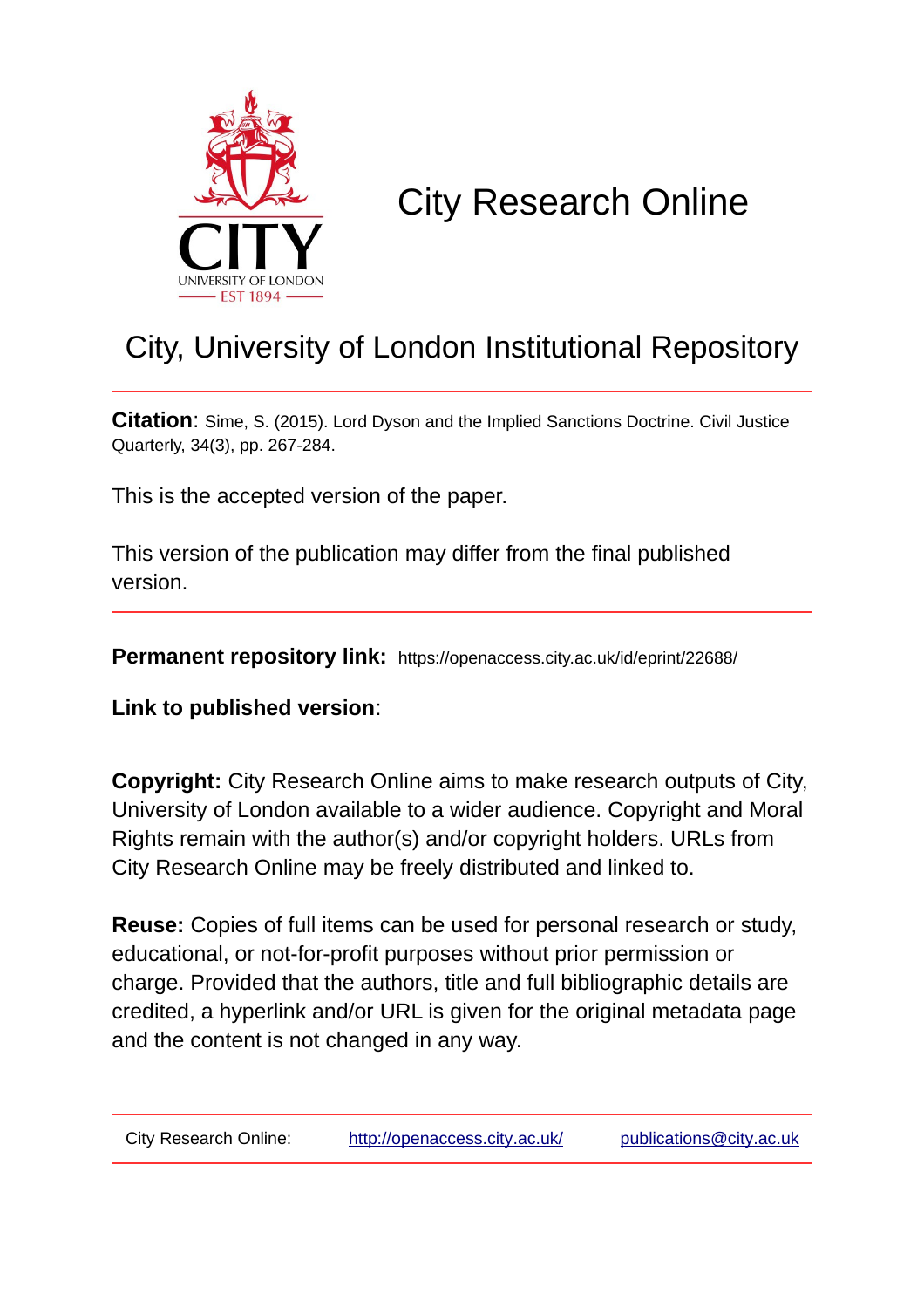## **Lord Dyson and the Implied Sanctions Doctrine Professor Stuart Sime, City University London**

Effective case management by the courts is seen to be essential in combating the dual problems of delay and expense in the conduct of litigation. Setting realistic timetables for the progress of cases through to trial, and expending no more than a proportionate amount of time and energy on the interlocutory stages of civil procedure, are part of the equation. A culture of compliance, combined with meaningful sanctions in the event of default, are key components of the system. Addressing deficiencies in these two last areas formed central parts of the civil justice reforms of 1998<sup>1</sup> and 2013<sup>2</sup>. The success of these reforms in tackling delay has resulted in the framework of the Civil Procedure Rules being adopted in other jurisdictions<sup>3</sup>. A continuing problem both here and abroad is how best to deal with instances of non-compliance.

Express sanctions may be laid down in the rules, practice directions, or in court orders tailored to the circumstances of individual cases. Examples are striking out for non-payment of certain court fees<sup>4</sup> and being debarred from calling witnesses whose witness statements are not exchanged in accordance with the court's directions<sup>5</sup>. Where the court imposes a prospective sanction in the event of non-compliance it will do so in the form of an 'unless' order which must state the precise time when the deadline will elapse<sup>6</sup>. As the deadlines and consequences of breach are spelt out expressly, there is little excuse for parties not realising what they have to do, and what will happen if they fail to do so.

An implied sanction is said to arise where a party needs to seek the court's permission in order to take a step in the proceedings out of time in circumstances where, if permission is refused, some adverse consequence will follow from that refusal. The archetypical examples are seeking permission to appeal out of time and setting aside default judgments. In these situations, failing to extend time or to set aside means the pre-existing judgment stands, which is said to be the implied sanction for failing to adhere to the relevant time limit. This is significant, because it is said to follow that the restrictive principles relating to seeking relief from sanctions<sup>7</sup> must be applied, at least by analogy, to these applications.

Implied sanctions should have no place in the civil justice system. The rule of law dictates that the law must be accessible, and so far as possible intelligible, clear and predictable<sup>8</sup>. Nevertheless, an implied sanctions doctrine has taken root, almost unnoticed by the commentators on civil procedure<sup>9</sup>, but it is said that at least in certain situations it is now too well established to be overturned<sup>10</sup>.

 $\overline{a}$ 

<sup>&</sup>lt;sup>1</sup> Implemented by the Civil Procedure Rules 1998 (SI 1998/3132) following the publication of Lord Woolf's *Access to Justice: Final Report* (July 1996); *Blackstone's Guide to the Civil Procedure Rules*, ed Charles Plant, 1999 Blackstone Press, chapter 11.

<sup>&</sup>lt;sup>2</sup> Implemented primarily by the Civil Procedure (Amendment) Rules 2013 (SI 2013/ 262) following the publication of Sir Rupert Jackson's *Final Report on Civil Litigation Costs* (December 2009); *Blackstone's Guide to the Civil Justice Reforms*, Sime and French, 2013 Oxford, chapter 5.

<sup>&</sup>lt;sup>3</sup> Of particular relevance to this article is the adoption of the Civil Procedure Rules, with local adjustments, in Trinidad and Tobago.

<sup>4</sup> CPR, r 3.7.

<sup>&</sup>lt;sup>5</sup> CPR, r 32.10. This sanction applies unless the court gives permission.

<sup>6</sup> PD 40B, paras 8.1, 8.2.

<sup>7</sup> In CPR, r 3.9, together with the guidelines now to be found in *Denton v TH White Ltd* [2014 EWCA Cic 906, [2014] 1 WLR 3926.

<sup>8</sup> *The Rule of Law*, Bingham (Penguin) 2010, p 37.

<sup>9</sup> There is no express reference to the doctrine in *Civil Practice* (2014) Sweet & Maxwell (the 'White Book') or in the Fourth Cumulative Supplement. The only express reference to the doctrine in the literature is in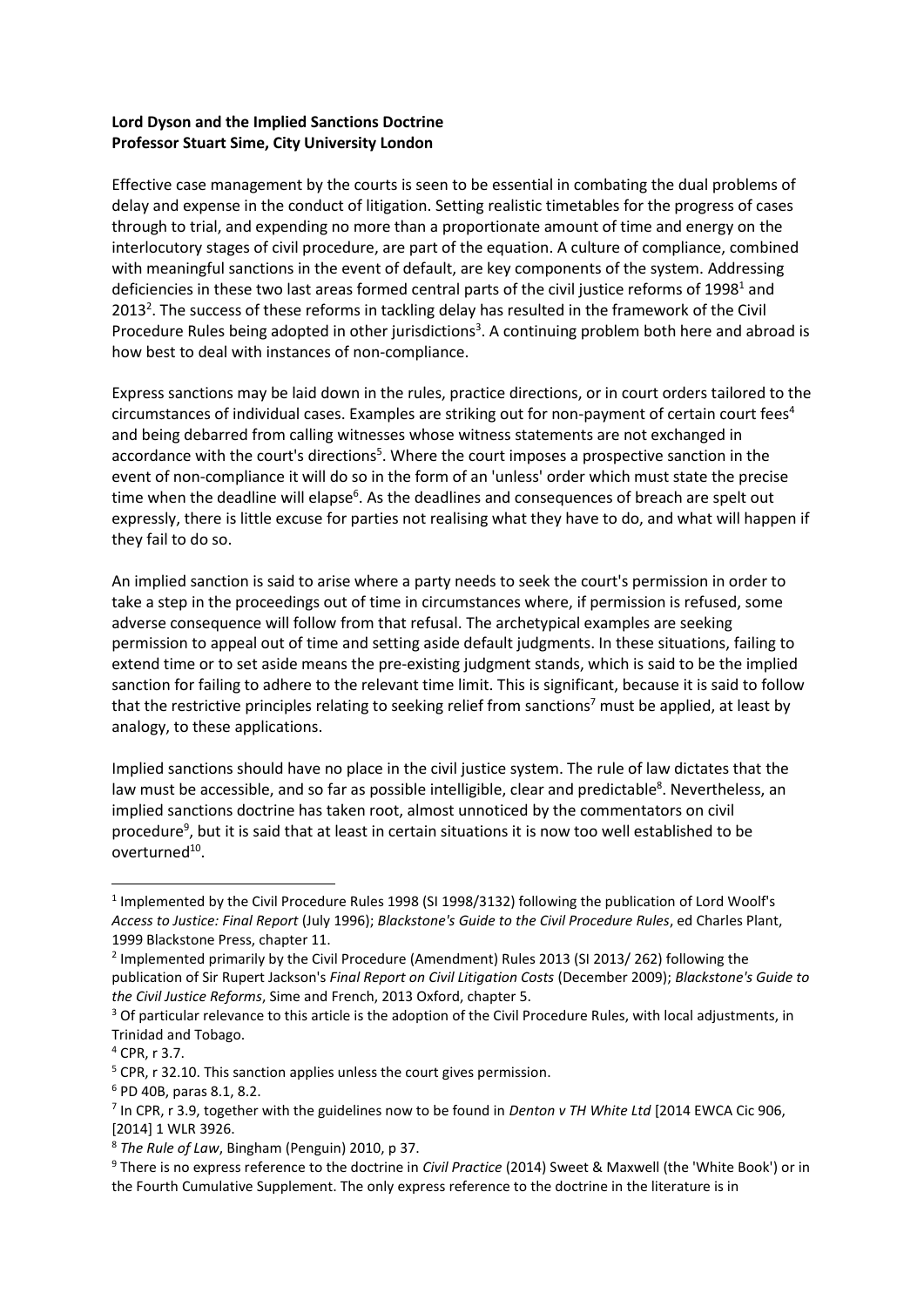Following the Civil Justice Reforms of 2013 the appellate courts in England and Wales have been struggling to enunciate a coherent system to deal with instances of procedural default. The main authorities have concentrated on how to deal with instances of breach of express sanctions imposed by rules, practice directions and court orders. This has proved difficult enough. The implied sanctions doctrine threatens to undermine the principles that have been laid down by the leading authorities by converting a wide range of applications into applications for relief from sanctions, at least by analogy. It calls into question the accepted understanding of what is meant by a 'sanction', and threatens to unleash an undesirable wave of satellite litigation. This article will consider the origins of the doctrine, the attempt by Lord Dyson to kill it off, and its subsequent re-emergence. It will conclude by considering how the doctrine should be codified within the general scheme of civil procedure.

### **Origins of the Implied Sanctions Doctrine**

Authorities on the implied sanctions doctrine trace its origins to Sayers v Clarke Walker<sup>11</sup>. Delivering the main judgment, Brooke LJ said $^{12}$ :

'In my judgment, it is equally appropriate to have regard to the check-list in CPR r 3.9 when a court is considering an application for an extension of time for appealing in a case of any complexity. The reason for this is that the applicant has not complied with CPR  $r$  52.4(2)<sup>13</sup>, and if the court is unwilling to grant him relief from his failure to comply through the extension of time he is seeking, the consequence will be that the order of the lower court will stand and he cannot appeal it. Even though this may not be a sanction expressly "imposed" by the rule, the consequence will be exactly the same as if it had been, and it would be far better for courts to follow the check-list contained in CPR r 3.9 on this occasion, too, than for judges to make their own check-lists for cases where sanctions are implied and not expressly imposed.'

In its original form, CPR, r 3.9 provided a check-list of nine factors that the court had to consider as part of all the circumstances of the case when deciding whether to give relief from sanctions. As Brooke LJ said in the quotation above, strictly r 3.9 did not apply to an application for an extension of time for filing an appellant's notice because r 52.4(2) does not expressly state a sanction for noncompliance with the time limit, and r 3.9 stated that it applied "[o]n an application for relief from any sanction imposed for a failure to comply with any rule, practice direction or court order ..."<sup>14</sup>. Particularly when read in conjunction with r 3.8(1), it is clear that r 3.9 only applies in its express form when a party is seeking relief from a sanction imposed by a rule, practice direction or court order which itself imposed the time limit that has been breached. Nevertheless, Brooke LJ said that the courts should apply the check-list laid down in r 3.9 where a sanction is implied, particularly on applications to extend time for appealing. The language used in the quotation can be taken to have a wider application than in relation to appeals brought out of time, and may extend to other cases where sanctions are implied rather than being expressly imposed.

*Blackstone's Civil Practice 2015* (2015) Oxford at para 48.13. The main appellate decisions are of course discussed in the texts on civil procedure, but usually without crystallising the doctrine in express terms. <sup>10</sup> *R (Hysaj) v Secretary of State for the Home Department* [2014] EWCA Civ 1633, per Moore-Bick LJ at [36].

<sup>11</sup> *Sayers v Clarke Walker* [2002] EWCA Civ 645, [2002] 1 WLR 3095.

1

 $13$  CPR, r 52.4(2) provides (in its current form) that an appellant must file an appellant's notice at the appeal court within 21 days after the date of the decision of the lower court, or such other period as may be directed by the lower court.

<sup>14</sup> CPR, r 3.9(1) in its original form, current in 2002.

<sup>12</sup> *Sayers* [2002] EWCA Civ 645 at [21].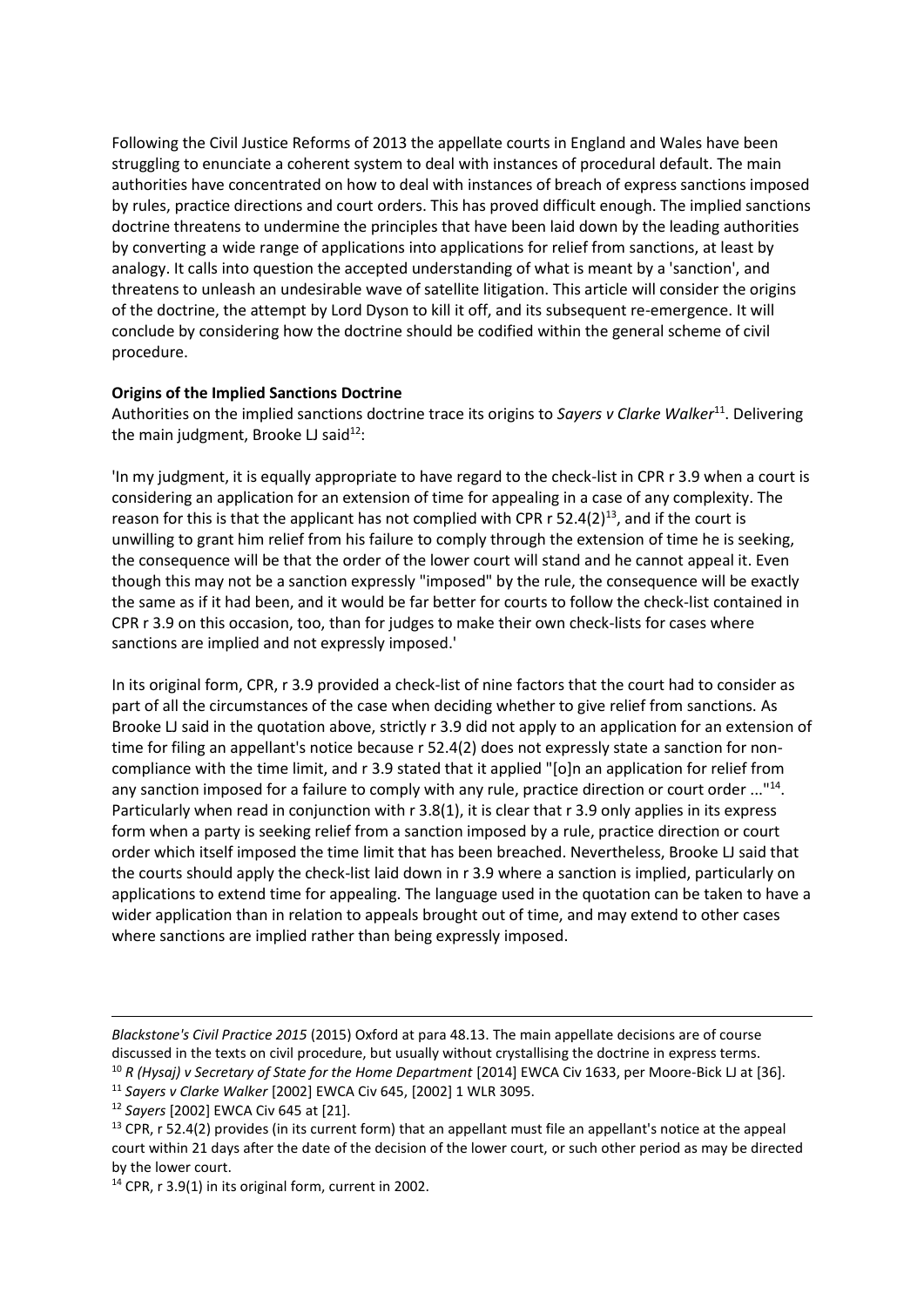Establishing a general implied sanctions doctrine was however, on reading the whole of the judgment, far from what the Court of Appeal intended to do in *Sayers v Clarke Walker*. The primary concern to the court in *Sayers v Clarke Walker* was to establish a consistent approach to applications to extend time for lodging an appeal. There were at least five different sets of principles or guidelines that could be applied on an application to appeal out of time, all of which had their adherents, namely:

(a) applying the principles developed under the old Rules of the Supreme Court for applications for leave to appeal out of time. These could be summarised as needing to balance four factors: (i) the length of the delay; (ii) the reasons for the delay; (iii) the prospects of success on the appeal; and (iv) any prejudice to the respondent $15$ ;

(b) imposing a requirement that all rules and procedures are complied with strictly<sup>16</sup>;

(c) applying the two criteria set out in what was then PD 52, para  $5.6^{17}$ . This provision says that on an application for an extension of time for filing an appellant's notice the evidence in support must state: (i) the reason for the delay; and (ii) the steps taken prior to the application being made. This was regarded in *Sayers v Clarke Walker* as suitable for 'very many cases', but not for the 'more complex cases<sup>'18</sup>;

(d) applying the overriding objective<sup>19</sup>. This is relevant, but not sufficient in itself;

(e) applying one of the check-lists devised by judges dealing with post-CPR applications for extensions of time for appealing<sup>20</sup>. For example, Lightman J had drawn up such a list in an appeal in the period between the introduction of the main provisions of the CPR and that of the new appellate structure in May 2000<sup>21</sup>.

The Court of Appeal in *Sayers v Clarke Walker* was anxious to avoid a proliferation of judge-made check-lists dealing with different aspects of civil procedure. In addition to Lightman J's list, Neuberger J had constructed a list of nine factors to be considered on applications to dismiss on account of delay in the unreported decision of *Annodeus Entertainment Ltd v Gibson<sup>22</sup>* , which brought together ideas from the pre-CPR case law, the overriding objective, post-CPR case law and the need to have a fair trial from the European Convention on Human Rights, art 6(1). While accepting that Neuberger J had been fully justified in constructing that check-list in the particular context of the case in hand, in a later case Jonathan Parker  $L^{23}$  commented:

'I do respectfully doubt the value of adopting a judicially-created checklist which does not appear in the rule itself. Inherent in such an approach, as it seems to me, is the danger that a body of satellite authority may be built up, rather as it was under the old rules in relation to the dismissal of an action for want of prosecution, leading in effect to the rewriting of the relevant rule through the medium of

<sup>15</sup> *Sayers* [2002] EWCA Civ 645 at [10], referring to the White Book 1999 at para 59/4/17. The four factors are derived from *C.M. Van Stillevoldt BV v EL Carriers Inc* [1983] 1 WLR 207, and are taken from Sime, *A Practical Approach to Civil Procedure*, 1st ed (Blackstone Press Ltd 1994, p 493). This approach was rejected because it failed to reflect the new, more rigorous, approach required by the CPR.

<sup>16</sup> *Sayers* [2002] EWCA Civ 645 at [13]. This had been recommended by the authors of the *Report on the Review of the Court of Appeal (Civil Division)* (September 1997) (usually known as the Bowman Report), at p 91. This was not adopted when CPR Part 52 on appeals was promulgated.

<sup>17</sup> *Sayers* [2002] EWCA Civ 645 at [17], [18]. The equivalent position at the time of writing is PD 52C, para 4(2).

<sup>18</sup> *Sayers* [2002] EWCA Civ 645 at [19].

<sup>19</sup> *Sayers* [2002] EWCA Civ 645 at [18].

<sup>20</sup> *Sayers* [2002] EWCA Civ 645 at [18], [23].

<sup>21</sup> In *Customs and Excise Commissioners v Eastwood Care Homes (Ilkeston) Ltd*, *The Times*, 7 March 2000.

<sup>22</sup> *Annodeus Entertainment Ltd v Gibson*, unreported, 2 February 2000, quoted in *Audergon v La Baguette Ltd* [2002] EWCA Civ 10, [2003] CPLR 192 at [51].

<sup>23</sup> In *Audergon v La Baguette Ltd* [2002] EWCA Civ 10, [2003] CPLR 192 at [107]. Pill and Tuckey LJJ agreed.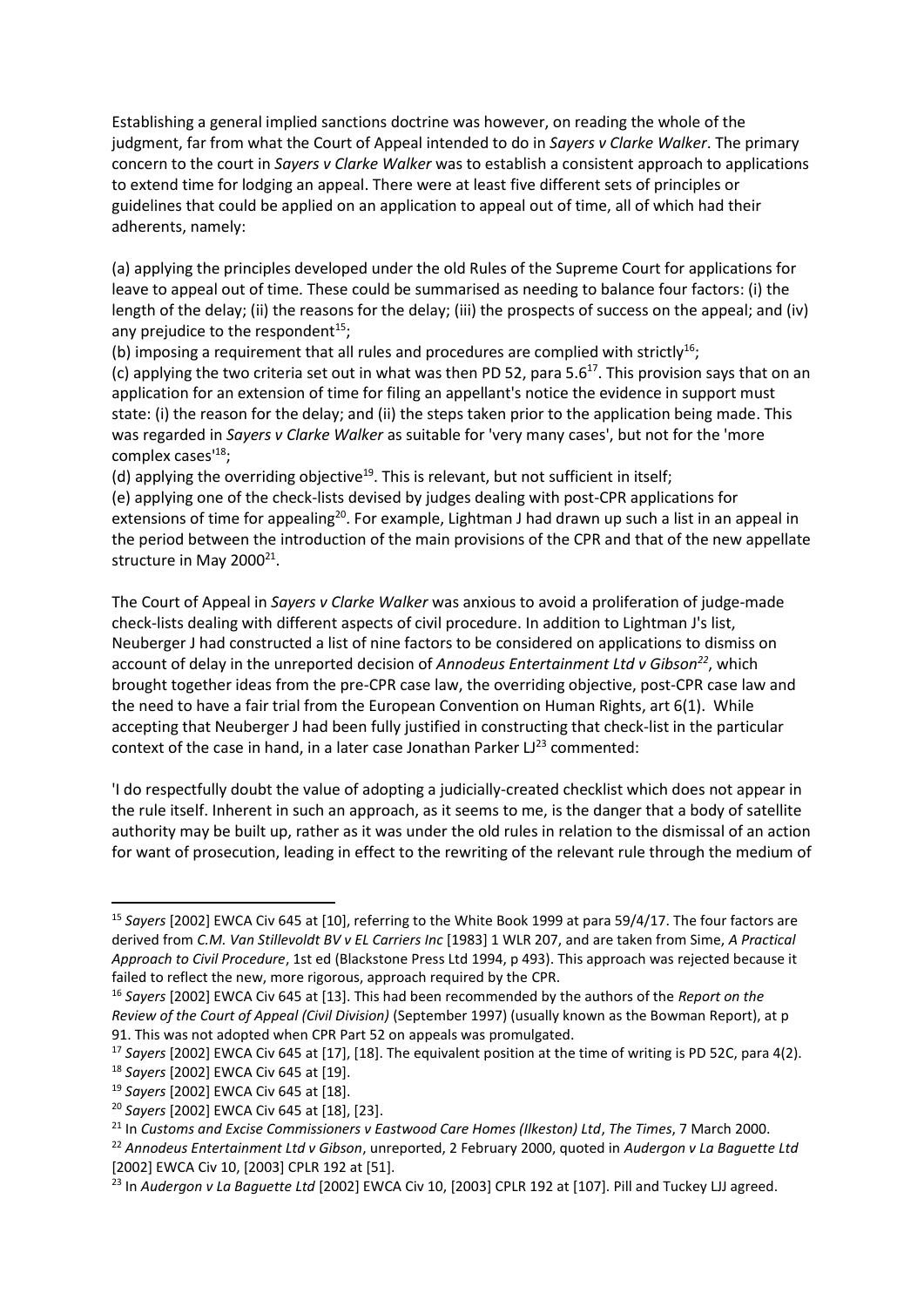judicial decision. That would seem to me to be just the kind of undesirable consequence which the CPR were designed to avoid.'

This was quoted with approval by Brooke LJ, commenting that '... judge-made check-lists of this kind are to be avoided wherever possible.' It was because the original CPR, r 3.9 laid down a prescribed check-list in the Rules themselves that '... it would be far better for courts to follow the check-list contained in CPR r 3.9 ...'.<sup>24</sup> A proper reading of *Sayers v Clarke Walker* is therefore not that it lays down a general implied sanctions doctrine, but that it seeks to promote consistency by making use of the r 3.9 check-list where appropriate in preference to judges devising their own check-lists. This is exactly the way commentators interpreted the decision at the time. For example, the 2003 edition of Blackstone's Civil Practice in dealing with applications to extend the time for appealing said<sup>25</sup>:

'The principles laid down in pre-CPR cases on extending time for appealing are no longer good law (*Sayers v Clarke Walker* [2002] EWCA Civ 645, [2002] 1 WLR 3095). In simple cases, it will be enough for the court to consider the matters set out in PD 52, para. 5.2, namely the reason for the delay and the steps taken prior to the application to extend time being made. In more complex cases, the court should apply the factors laid down in CPR, r. 3.9, and should avoid judge-made checklists of matters to consider (*Sayers v Clarke-Walker*). Each application must be viewed by reference to the criterion of justice, and it is important to bear in mind that time limits are there to be observed, and that justice may be seriously defeated if there is any laxity in this regard.'

Even in the 2014 edition of the White Book, in considering the general power to extend time in CPR, r 3.1(2)(a), the notes refer to *Sayers v Clarke Walker* and maintain the distinction between most cases, where applications are governed by the overriding objective, and more complex cases where  $\ldots$  the court should have regard to the language of r. 3.9  $\ldots$ <sup>26</sup>, with a reference to the fact that the long check-list in the original r 3.9 has been replaced following the Jackson reforms by a shorter rule with only two specific factors to be taken into account. Elsewhere in the White Book the view is stated that r 3.9 only comes into play where a sanction is imposed as a result of a failure to comply with a rule etc<sup>27</sup>, apparently denying the existence of the implied sanctions doctrine.

Professor Zuckerman<sup>28</sup> takes a different approach. Para [21] of *Sayers v Clarke Walker* is quoted almost in full in support of the proposition that r 3.9 has been considered in a range of situations even where the result was not a sanction<sup>29</sup>. Zuckerman takes the view that the requirements imposed by the CPR and court directions are not duties or obligations in the sense these terms are used in other branches of the law, because litigants remain free to choose whether or not to comply<sup>30</sup>. On this theory, it follows that the consequences of default are not punitive in nature, but are merely regulatory $31$ , and so the consequences of non-compliance are not properly termed 'sanctions' at all<sup>32</sup>. The argument continues that r 3.9 should be applied to all forms of procedural default, with the advantage that an integrated approach to non-compliance may be developed by

<sup>24</sup> *Sayers* [2002] EWCA Civ 645 at [18], [23] and [21].

<sup>25</sup> *Blackstone's Civil Practice 2003* (2003) Oxford at para 71.15.

<sup>26</sup> White Book 2014, para 3.1.2.

<sup>&</sup>lt;sup>27</sup> White Book 2014, para 3.9.1 of the main volume, and supported by comments in the Fourth Cumulative Supplement at paras 3.9.5.1 and 3.9.5.14. This latter para continues in its fourth and fifth sub-paras to acknowledge the existence of various of the authorities referred to below, apparently without accepting their validity.

<sup>28</sup> *Zuckerman on Civil Procedure*, 3rd edn (London: Sweet & Maxwell, 2013)

<sup>29</sup> *Zuckerman on Civil Procedure* at paras 11.133 and 11.134.

<sup>30</sup> *Zuckerman on Civil Procedure* at para 11.13.

<sup>31</sup> *Zuckerman on Civil Procedure* at paras 11.14; 11.15 and 11.136.

<sup>32</sup> *Zuckerman on Civil Procedure* at para 11.15.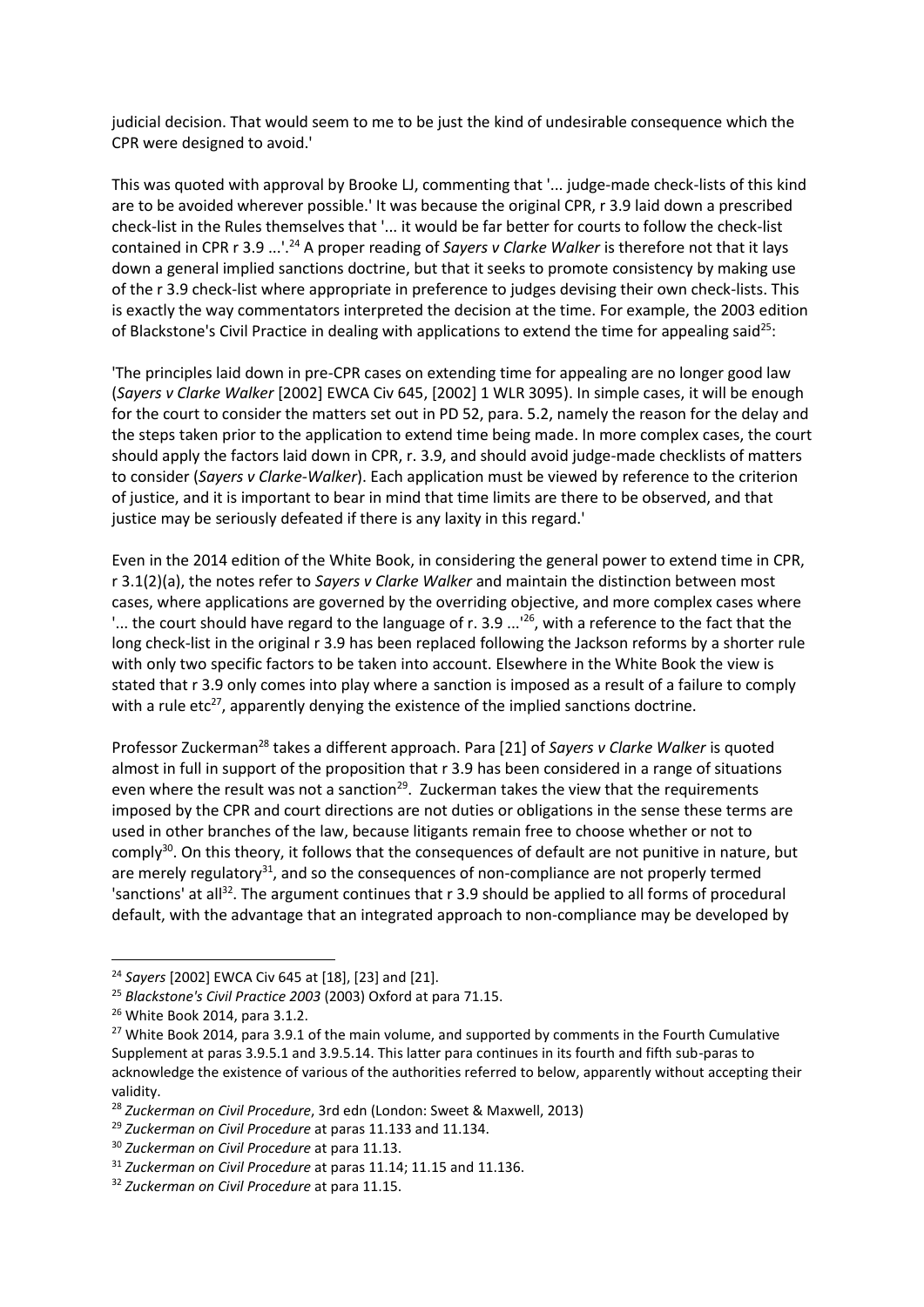the courts<sup>33</sup>. The underlying premise of this argument has not been adopted by the Civil Procedure Rule Committee, and the idea that there are 'sanctions' which may be prescribed by the Rules themselves or by the court is deeply embedded in the Civil Procedure Rules<sup>34</sup>. What is of interest for present purposes is that Professor Zuckerman's treatment of *Sayers v Clarke Walker* is not as the foundation for an implied sanctions doctrine, but as part of an argument that the consequences of procedural default are not sanctions at all<sup>35</sup>.

If things had stopped here there would no controversy. Obviously applications for extending time to appeal have to be governed by settled principles. Given that the respondent has already secured an adjudication by the court, the interests in the finality of litigation<sup>36</sup> dictate that those principles have to be restrictive in this context. Avoiding a proliferation of different tests is a key objective of civil process<sup>37</sup>, so adopting the ready-made check-list by analogy from the original r 3.9 was a very sensible approach.

#### **In-time Applications**

Lord Dyson, at that time sitting as a Lord Justice of Appeal in the Court of Appeal, dealt with an early implied sanctions case<sup>38</sup> raising the question whether an application for an extension of time which is made before the relevant deadline has expired amounts to an application for relief from sanctions. A claim form in a personal injuries claim was issued on 1 March 2001. The particulars of claim were not prepared because the claimant's solicitor was awaiting a medical report, which had to be served with the particulars<sup>39</sup>. Particulars of claim, if not served with the claim form, must be served within 14 days of service of the claim form, and in any event before the expiry of the period of validity of the claim form<sup>40</sup>. An application to extend the period for serving the particulars of claim was issued on 13 June 2001; the claim form was served on about 1 July 2001, the final day of its validity, which was also the final date for serving the particulars of claim. The fact the application to extend time was not heard until 3 October 2001 was irrelevant: the application had been made before expiry of the deadline<sup>41</sup>.

Dyson LJ was faced with the issue whether the claimant's application for an extension of time to serve the particulars claim, which was made under the general power to extend time set out in CPR, r 3.1(2)(a), is governed by the criteria in r 3.9. Dyson LJ quoted at length from the judgment of Brooke LJ in *Sayers v Clarke Walker*, then commented<sup>42</sup>:

 $\overline{a}$ 

<sup>33</sup> *Zuckerman on Civil Procedure* at para 11.137.

<sup>&</sup>lt;sup>34</sup> Most obviously in CPR rr 3.7 to 3.9, but also in numerous other places, see the table of sanctions set out in Sime, *Sanctions after Mitchell* [2014] CJQ 133 at 151 to 152.

<sup>35</sup> Professor Zuckerman also referred to *Sayers v Clarke Walker* in his article *The revised CPR 3.9: a coded message demanding articulation* [2013] CJQ 123 at 132-133, in the context of satellite litigation giving rise to a whole jurisprudence about the different factors in the original r 3.9, a process not helped by making use of the r 3.9 checklist in many other situations, including the *Sayers v Clarke Walker* situation of extending the time for appealing. Again, there is no reference to the implied sanctions doctrine.

<sup>&</sup>lt;sup>36</sup> This has long been recognised as an important consideration on applications to extend the time for appealing, see *Norwich and Peterborough Building Society v Steed* [1991] 1 WLR 449, per Lord Donaldson of Lymington MR.

<sup>&</sup>lt;sup>37</sup> The Civil Procedure Rule Committee is under a duty to try to make rules that are simple and simply expressed: Civil Procedure Act 1997, s 2(7), something that has apparently been forgotten. <sup>38</sup> *Robert v Momentum Services Ltd* [2003] EWCA Civ 299, [2003] 1 WLR 1577.

<sup>&</sup>lt;sup>39</sup> As required by PD 16, para 4.3.

<sup>40</sup> CPR, r 7.4.

<sup>41</sup> CPR r 23.5.

<sup>42</sup> *Robert* [2003] EWCA Civ 299 at [33].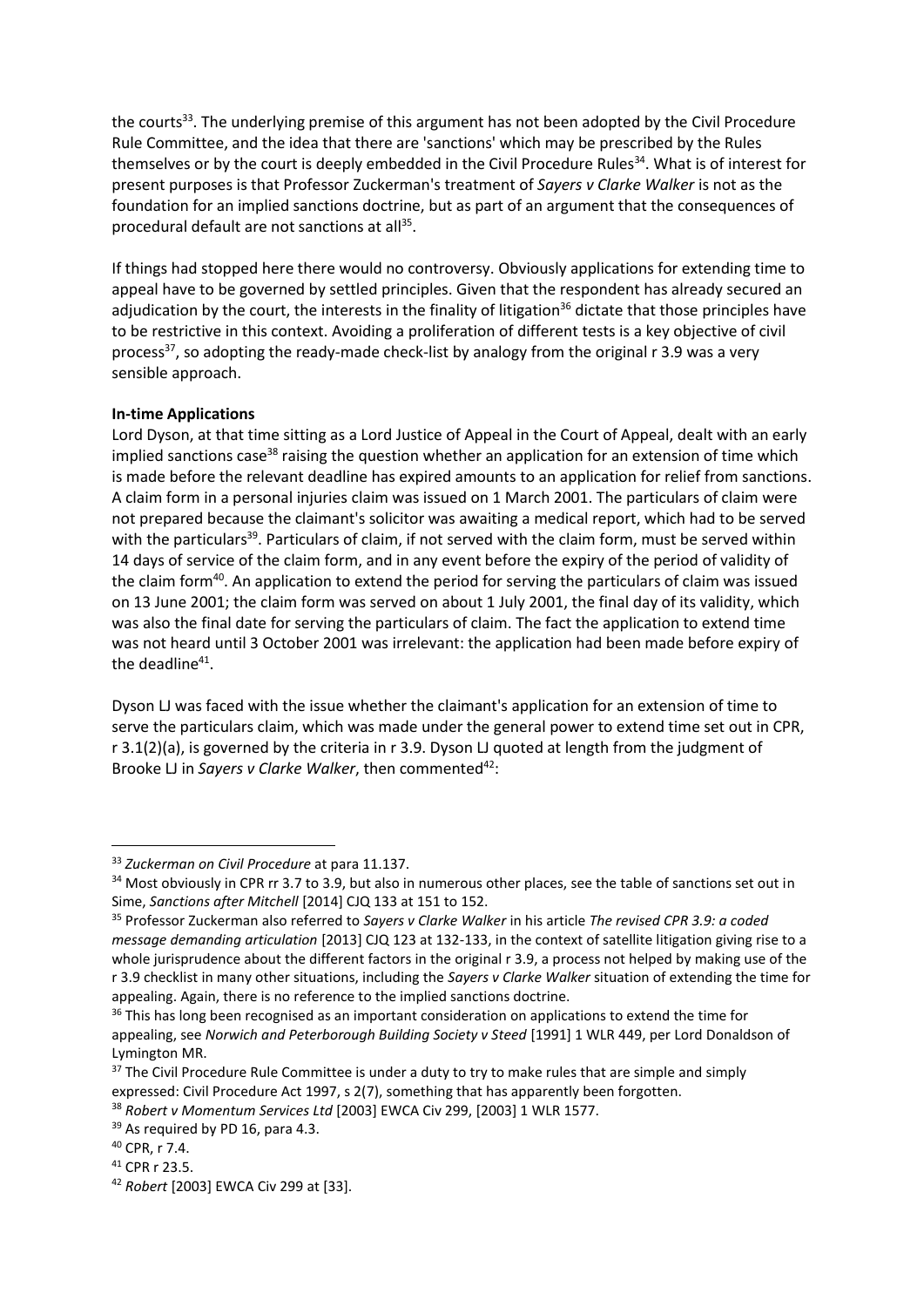'It is clear that Brooke LJ treated *Sayer's* case as a relief from sanctions case, or at least closely analogous to such a case. That is because the time for appealing had already expired when the application for an extension of time was made. I see no reason to import the rule 3.9(1) checklists by implication into rule 3.1(2)(a) where an application for an extension of time is made before the expiry of the relevant time limit. There is a difference in principle between on the one hand seeking relief from a sanction imposed for failure to comply with a rule, practice direction or court order, where such failure has already occurred, and on the other hand seeking an extension of time for doing something required by a rule, practice direction or court order before the time for doing so has arrived. The latter cannot sensibly be regarded as, or even closely analogous to, a relief from sanctions case. If the draftsman of the rule had intended that the checklist set out in rule 3.9(1) should be applied when the court is exercising its discretion under CPR 3.1(2)(a) in such a case, then he could and, in my judgment, would have said so.'

Accordingly, on an in-time application the judge should simply have regard to the overriding objective of dealing with cases justly and at proportionate cost, including any relevant considerations from CPR, r 1.1(2).

*Robert v Momentum Services Ltd* was severely criticised by Professor Zuckerman<sup>43</sup> because it did not fit into his argument that the consequences of failing to comply with process requirements is regulatory rather than punitive. However, as mentioned above, the underlying theory is inconsistent with the scheme of the CPR, and *Robert v Momentum Services Ltd* shows the Court of Appeal drawing a sharp distinction between cases where applications are made before as opposed to those made after the expiry of the relevant deadline. This is because after the deadline the sanction takes effect<sup>44</sup>, and, as the word itself indicates, sanctions are punitive. That there is a distinction between in-time and after the event applications for extensions of time was flagged up by Lord Dyson MR in *Mitchell v News Group Newspapers Ltd*<sup>45</sup>. When the point arose directly in *Hallam Estates Ltd v Baker*<sup>46</sup> the Court of Appeal affirmed the distinction. Giving the main judgment, Jackson LJ said that an in-time application for an extension of time simply is not an application for relief from sanctions<sup>47</sup>.

There is a marked contrast between two schools of thought among the academic writers on the question of sanctions, which can be explained as the contrast between those who regard sanctions as having a punitive effect<sup>48</sup> and those who regard them as regulatory<sup>49</sup>. Those in the latter group tend to want to extend the reach of r 3.9 to all applications where the applicant is seeking a discretionary order. Whatever the difference between the academics, the Court of Appeal has drawn a clear distinction between a litigant who fails to comply with a deadline, who can expect adverse (punitive) consequences to follow, and a litigant who respects the relevant deadline and seeks to cooperate with the court by seeking an extension before falling into default.

<sup>43</sup> *Zuckerman on Civil Procedure* at paras 11.135 to 11.137.

<sup>44</sup> CPR, r 3.8(1).

<sup>45</sup> *Mitchell v News Group Newspapers Ltd* [2013] EWCA Civ 1537, [2014] 1 WLR 795 at [41].

<sup>46</sup> *Hallam Estates Ltd v Baker* [2014] EWCA Civ 661, CP Rep 38.

<sup>47</sup> *Hallam Estates Ltd* [2014] EWCA Civ 661 at [26]. This position was affirmed in the leading implied sanctions doctrine case, *R (Hysaj) v Secretary of State for the Home Department* [2014] EWCA Civ 1633, at [29]. <sup>48</sup> Including the author, and also probably Professor Zander (*A Step too Far* (2014) NLJ 16 May 2014) and Steven Akerman (*There can be only (CPR) 1: the reasonableness of Mitchell (and litigation generally) is confirmed* [2014] JPIL 191).

<sup>49</sup> In addition to Professor Zuckerman, probably Andrew Higgins (*CPR 3.9: the Mitchell guidance, the Denton revision, and why coded messages don't make for good case management* [2014] CLQ 379) and Jack Williams *('Well, that's a relief (from sanctions)!" - Time to pause and take stock of CPR r. 3.9 developments within a general theory of case management* [2014] CJQ 394).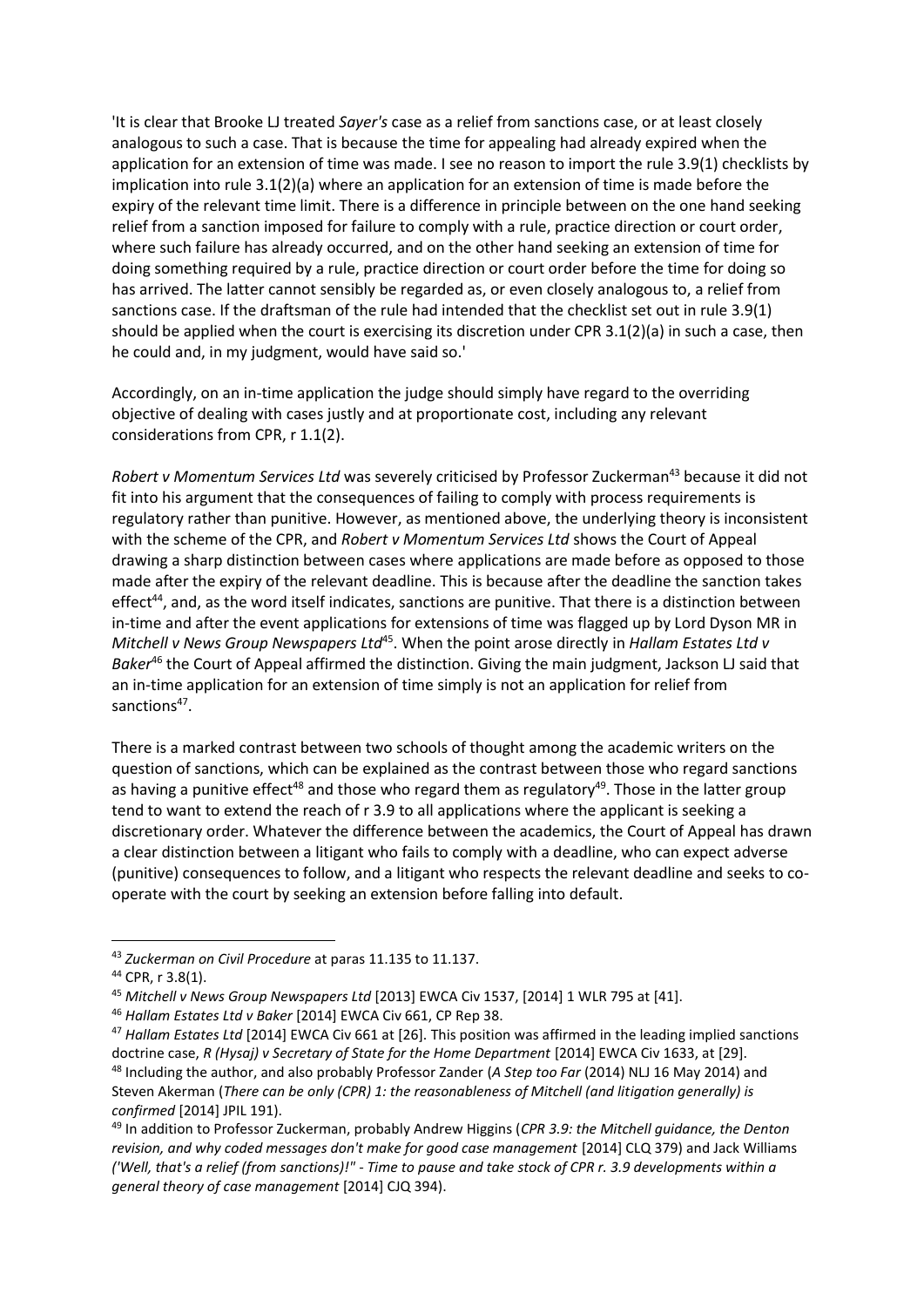#### **Subsequent Development**

On a piecemeal basis, no doubt depending on the relative success of researches of counsel in different cases, *Sayers v Clarke Walker* started to be applied in a range of applications. By far the most important was in setting aside default judgments. In *Hussain v Birmingham City Council*<sup>50</sup> an application to set aside judgment in default was granted on appeal apparently with the respondents conceding this result<sup>51</sup>. Despite this unpromising provenance, this case has been treated as Court of Appeal authority for the implied sanctions doctrine<sup>52</sup>. This was a personal injuries claim in which a 6year old child fell through a window in a school. There was a dispute over who was responsible for the school premises. One of the defendants issued a third party claim against 'the Governors' of the school, and the default judgment was entered in this third party claim. There was some delay in applying to set aside the default judgment, but the contemporaneous documentation showed that the third party claim had probably been made against the wrong party, and in any event the facts of the accident showed that the right party was likely to have a good defence<sup>53</sup>.

Applications to set aside regularly entered default judgments are governed by CPR, r 13.3. Criteria to be applied on these applications are laid down in the rule itself: whether the defendant has a real prospect of success, or whether there is some other good reason to set aside the judgment; and among the factors to be considered is whether the application has been made promptly. The wording of r 13.3(2), which says: 'In considering whether to set aside ... the matters to which the court must have regard include ...', makes it clear that the specific requirements in r 13.3 are not the only things to be considered. The traditional way of interpreting r 13.3(2) is to regard it as requiring the court to consider all the circumstances of the case in accordance with the overriding objective.

*Hussain v Birmingham City Council* went further than this, with Chadwick LJ saying: 'Second there is, by analogy, the guidance given in CPR 3.9(1) (relief from sanctions) and in CPR 39.3(5) (setting aside judgment where a party has failed to attend at trial).<sup>'54</sup> The idea that r 39.3(5) might assist was not developed, but the checklist in r 3.9(1) and how it applied to the facts of the case was considered in some detail<sup>55</sup>. Weighing up those factors, Chadwick LJ concluded: 'Nothing in any of those factors would lead the Court to relieve the Governors of the sanction which the entry of judgment in default imposes.'<sup>56</sup> From this the implied sanctions doctrine was born.

In the event the implied sanctions doctrine played no part in the actual decision in *Hussain v Birmingham City Council*. Rule 3.9 pointed firmly against setting aside. Indeed, there was nothing in the r 3.9 factors pointing in the other direction. Instead, the default judgment was set aside primarily because it could not stand on the merits, which is the traditional approach to setting aside under r 13.3. The decision is unreasoned on the implied sanction point; fails to refer to any of the authorities; was decided on the basis of concessions by the other parties; and did not apply r 3.9 in the sense of making any difference to the decision (and in fact the decision is contrary to how r 3.9 was analysed by the court). There is very little discussion on how the r 3.9 factors inter-relate with those laid down by r 13.3, except that r 13.3 seems to have taken precedence over the r 3.9 factors<sup>57</sup>. This is about as unsatisfactory an authority for a new doctrine as can be imagined.

<sup>50</sup> *Hussain v Birmingham City Council* [2005] EWCA Civ 1570, LTL25/11/2005.

<sup>51</sup> *Hussain* [2005] EWCA Civ 1570 at [38].

<sup>52</sup> *Samara v MBI & Partners UK Ltd* [2014] EWHC 563 (QB) and *Mid-East Sales Ltd v United Engineering & Trading Co (Pvt) Ltd* [2014] EWHC 1457 (Comm).

<sup>53</sup> *Hussain* [2005] EWCA Civ 1570 at [37]. <sup>54</sup> *Hussain* [2005] EWCA Civ 1570 at [30].

<sup>55</sup> *Hussain* [2005] EWCA Civ 1570 at [32] to [35].

<sup>56</sup> *Hussain* [2005] EWCA Civ 1570 at [35].

<sup>57</sup> *Hussain* [2005] EWCA Civ 1570 at [35] to [40].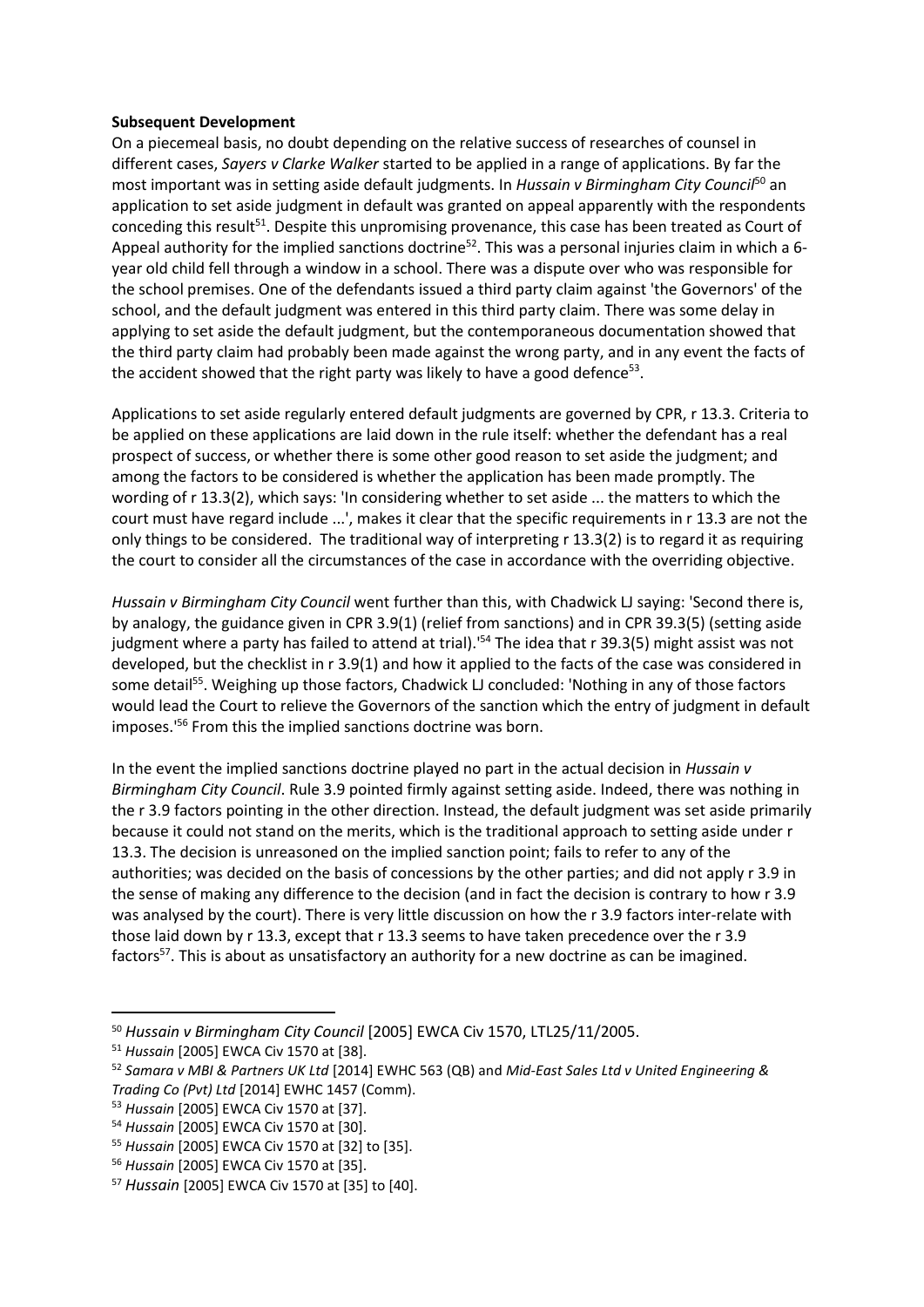The doctrine was then firmed up in a number of cases involving applications to appeal out of time. In *YD (Turkey) v Secretary of State for the Home Department*<sup>58</sup> Brooke LJ said that as it was a case where the application for permission to appeal was made out of time it was necessary to consider the factors set out in r 3.9. The same approach was adopted in *Jackson v Marina Homes Ltd<sup>59</sup>* , *Bank*  of Scotland v Periera<sup>60</sup> and Yeates v Aviva Insurance UK Ltd <sup>61</sup>. The way it was put by Longmore LJ in *Yeates v Aviva Insurance UK Ltd* <sup>62</sup> was that *Sayers v Clarke Walker* decided that on an application for an extension of the time for appealing '... the court must not only take into account the overriding objective in CPR 1.1 of enabling the court to deal with cases justly but also the checklist of considerations listed in CPR 3.9(1) as circumstances to be considered on an application for relief from sanctions.' Like *Sayers v Clarke Walker*<sup>63</sup>, the Court of Appeal in *Yeates v Aviva Insurance UK*  Ltd<sup>64</sup> was heavily influenced by the policy behind the Bowman Report and the importance of finality in the appeal context where the time for appealing has expired without an application for permission to appeal. As mentioned above, this is a powerful reason for taking a restrictive approach, and justifies applying r 3.9 by analogy on applications extending time for appeals.

#### **Trinidad and Tobago Cases**

Two cases on the implied sanctions doctrine from the Court of Appeal of the Republic of Trinidad and Tobago reached the Privy Council in 2011. Lord Dyson delivered the judgment of the Board in both cases. Under the Trinidad and Tobago version of the CPR<sup>65</sup>, r 13.3<sup>66</sup> on setting aside regular judgments is in broadly similar terms to the English r 13.3; and r 26.6(2)<sup>67</sup> is broadly similar to the English r 3.8(1). Trinidad and Tobago CPR, r 26.7 deals with relief from sanctions, adopting some of the English concepts in the original r 3.9. It provides:

#### 'Relief from sanctions

1

(1) An application for relief from any sanction imposed for a failure to comply with any rule, court order or direction must be made promptly.

(2) An application for relief must be supported by evidence.

(3) The court may grant relief only if it is satisfied that―

(a) the failure to comply was not intentional;

(b) there is a good explanation for the breach; and

(c) the party in default has generally complied with all other relevant rules, practice directions, orders and directions.

(4) In considering whether to grant relief, the court must have regard to―

<sup>58</sup> *YD (Turkey) v Secretary of State for the Home Department* [2006] EWCA Civ 52, [2006] 1 WLR 1646 at [35].

<sup>59</sup> *Jackson v Marina Homes Ltd* [2007] EWCA Civ 1404 at [20].

<sup>60</sup> *Bank of Scotland v Periera* [2011] EWCA Civ 241, [2011] 1 WLR 2391.

<sup>61</sup> *Yeates v Aviva Insurance UK Ltd* [2012] EWCA Civ 634 at [25].

<sup>62</sup> *Yeates* [2012] EWCA Civ 634 at [4].

<sup>63</sup> *Sayers* [2002] EWCA Civ 645 at [12].

<sup>64</sup> *Yeates* [2012] EWCA Civ 634 at [25].

<sup>65</sup> The Trinidad and Tobago Civil Proceedings Rules 1998 came into force on 16 September 2005 after an intense period of review and debate, see *Attorney General of Trinidad and Tobago v Regis* (Civ App No 79 of 2011) at [27].

 $66$  The Civil Proceedings Rules 1998 (Trinidad and Tobago) r 13.3(1) provides: 'The court may set aside a judgment entered under Part 12 if - (a) the defendant has a realistic prospect of success in the claim; and (b) the defendant acted as soon as reasonably practicable when he found out that the judgment had been entered against him.'

 $67$  The Civil Proceedings Rules 1998 (Trinidad and Tobago) r 26.6(2) provides: 'Where a party has failed to comply with any of these Rules, a direction or any court order, any sanction for non-compliance imposed by the rule or the court order has effect unless the party in default applies for and obtains relief from the sanction, and rule 26.8 shall not apply.'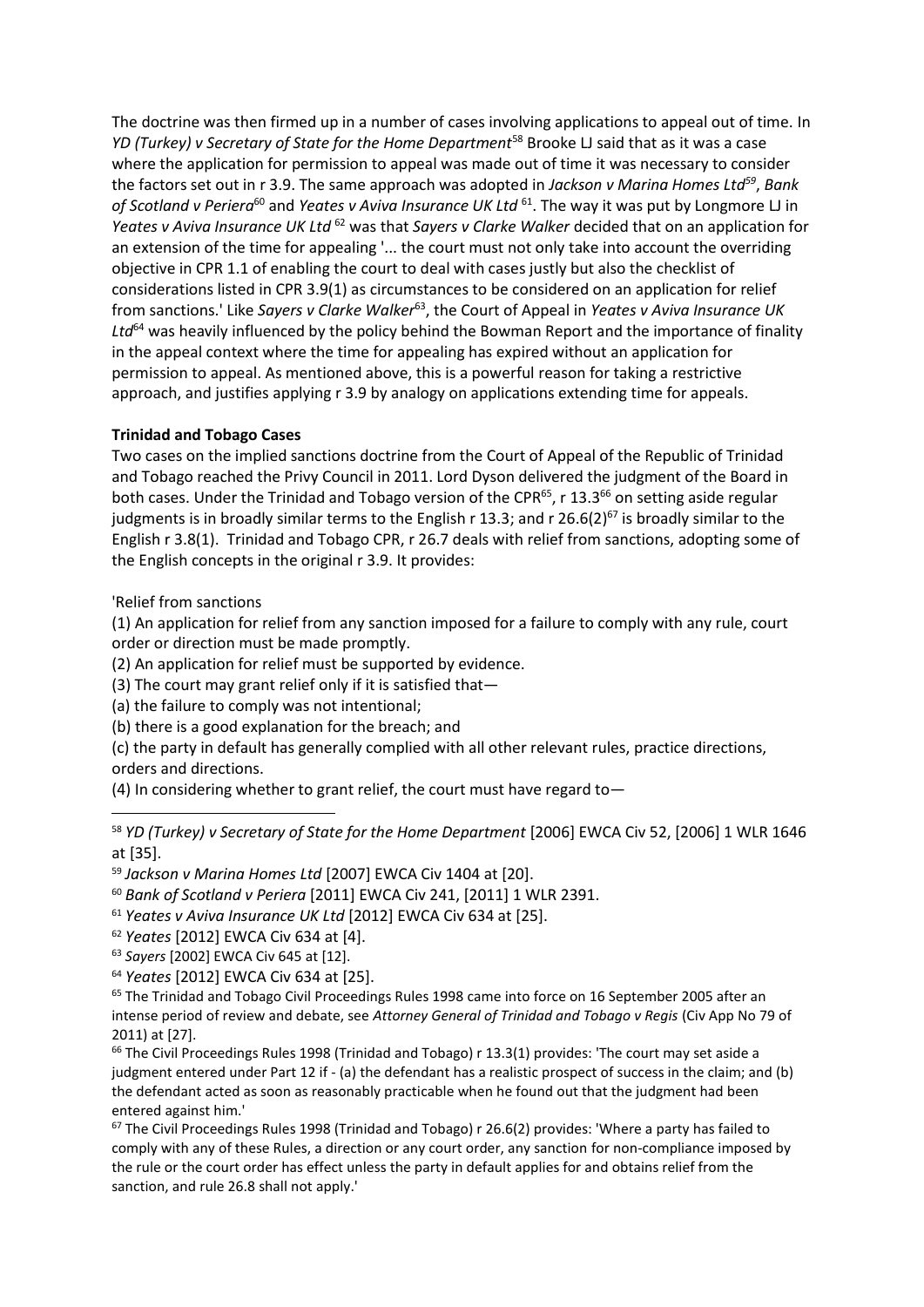- (a) the interests of the administration of justice;
- (b) whether the failure to comply was due to the party or his attorney;
- (c) whether the failure to comply has been or can be remedied within a reasonable time; and

(d) whether the trial date or any likely trial date can still be met if relief is granted.

(5) The court may not order the respondent to pay the applicant's costs in relation to any application for relief unless exceptional circumstances are shown.'

It will be seen that this adopts similar wording to the original English r 3.9, and all the concepts in the English r 3.9(1)(a) to (g) and r 3.9(2), but includes at Trinidad and Tobago r 26.7(4)(c) a consideration of whether the default has been or can be remedied within a reasonable time, which was not in the English rule, and that the Trinidad and Tobago rule does not include the English r 3.9(1)(h) and (i) (the effect which failure to comply had on each party, and the effect of granting relief on each party). It also prioritises the factors, differentiating between those that are treated as essential in r 26.7(3), and those which are to be taken into account in para (4).

In *Attorney-General of Trinidad & Tobago v Universal Projects Ltd* <sup>68</sup> the claimant sought payment of \$31 million for work done on state highways. The claim form was served, but was placed by inexperienced staff acting for the relevant Ministry in a vacant office, where it was not discovered until after the claimant had applied for permission to enter judgment in default. By a series of fortunate chances the legal representative for the government was in court on the day the default judgment application was to be heard, and on that occasion an unless order was made giving the government a further 21 days to serve a defence, expiring on 13 March 2009, and in default leave was granted to the claimant to enter judgment against the defendant. A defence was not served within the time allowed by the unless order, and judgment was entered 3 days later.

On the government's application to set aside that judgment it was argued that the application was to set aside a default judgment under Trinidad and Tobago r 13.3. This was rejected by the Board. As Lord Dyson said, the unless order imposed a term that in default the claimant had permission to enter judgment. That term was a 'sanction' within the meaning of Trinidad and Tobago r 26.7. As Lord Dyson explained:

'The word "sanction" is an ordinary word. It has no special or technical meaning in rule 26.7. Dictionary definitions of "sanction" include "the specific penalty enacted in order to enforce obedience to a law". That is precisely what the term attached to the grant of an extension of time was. It was a penalty<sup>69</sup> that would be imposed if the defence was not served by 13 March. In the language of rule 26.6(1)<sup>70</sup>, it was the consequence of the failure to comply with the court order. ... The sanction was the judgment entered pursuant to the permission.'

Relief from sanctions had been refused by the Court of Appeal of the Republic of Trinidad and Tobago, and the Privy Council found no grounds for interfering with that decision.

*Attorney-General of Trinidad & Tobago v Matthews*<sup>71</sup> was a claim for damages for assault and battery against the State arising out of an alleged assault by a prison officer. The last day for filing the defence was 11 November 2009. Problems were encountered in interviewing the relevant staff for the purpose of drafting the defence. On 11 December the claimant applied for permission to enter judgment in default, and on 14 January 2010 the defendant applied for an extension of time for filing the defence. Both applications were heard together.

<sup>68</sup> *Attorney-General of Trinidad & Tobago v Universal Projects Ltd* [2011] UKPC 37.

<sup>&</sup>lt;sup>69</sup> As opposed to a regulatory consequence, see FN 47 and FN 48.

<sup>&</sup>lt;sup>70</sup> This is broadly equivalent to the English PD 40B, para 8.2.

<sup>71</sup> *Attorney-General of Trinidad & Tobago v Matthews* [2011] UKPC 38.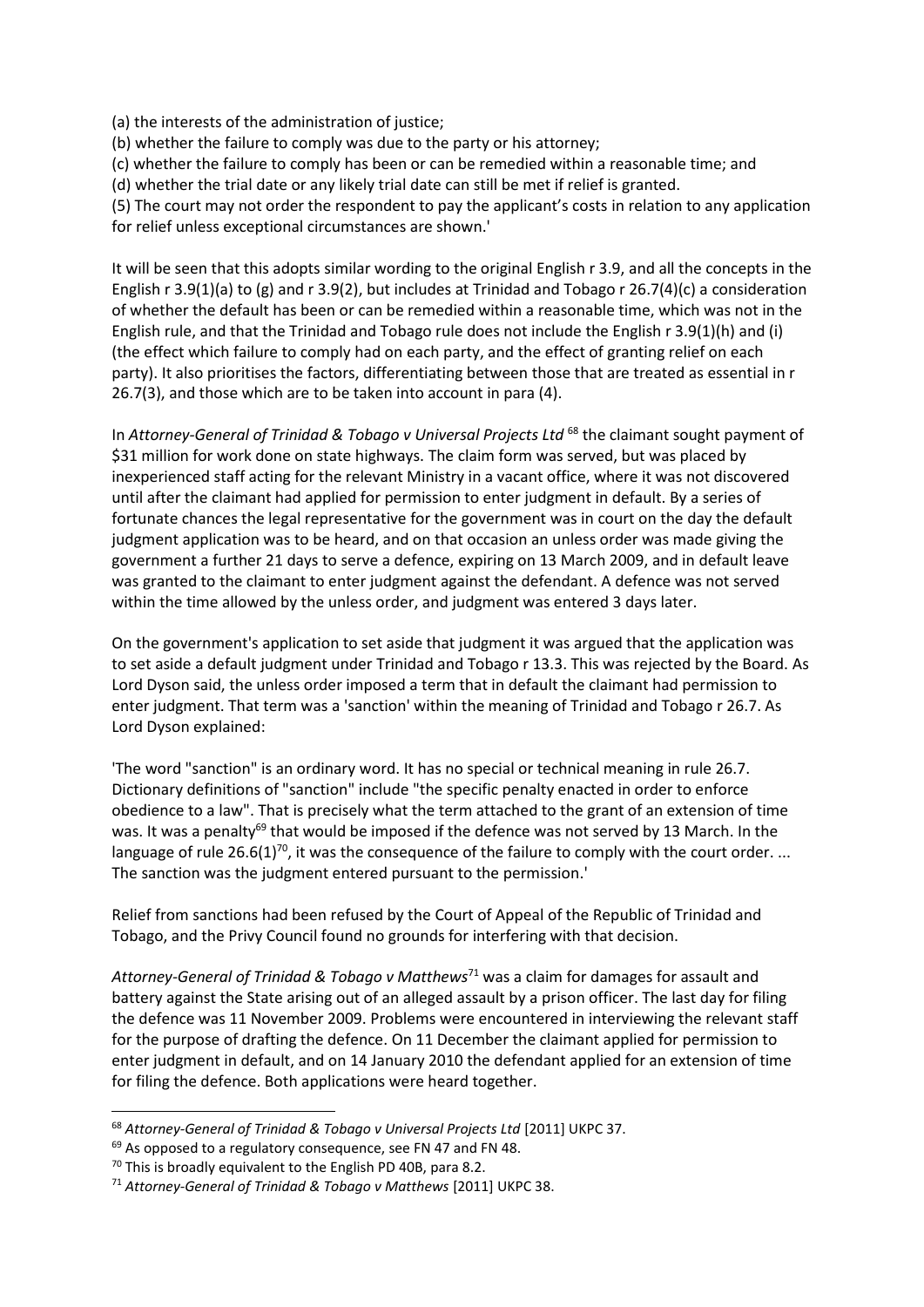The Court of Appeal of the Republic of Trinidad and Tobago allowed an appeal by the claimant and gave permission to enter judgment in default of defence, applying the reasoning in two of its previous decisions. *Trinican Oil Ltd v Schnake*<sup>72</sup> was an application to extend time for filing an appeal. P Jamadar JA said that once the deadline passed with no prior application for an extension of time there was an implied sanction that no appeal could be pursued. The other previous decision was *Khanhai v Cyrus*<sup>73</sup> , where it was held that where a defendant failed to file a defence by the stipulated deadline there was a sanction to the effect that, without the permission of the court, no defence could be served. It followed that a defendant seeking to file a defence after the deadline had to make an application for relief from sanctions under the Trinidad and Tobago r 26.7.

There was a third decision of the Court of Appeal of the Republic of Trinidad and Tobago on the same subject, *Attorney General of Trinidad and Tobago v Regis*<sup>74</sup>, which affirmed the implied sanctions doctrine, where the court<sup>75</sup> said:

'The consequences of these decisions and the approach mandated by the Court of Appeal has resulted in an observable shift away from a cancerous *laissez-faire* approach to civil litigation to a more responsible and diligent one. However, the discipline that is now demanded has also resulted in some disquiet among some members of the legal profession and even among a few judges. ... The aforesaid decisions of the Court of Appeal on Part 26.7 reflect the exercise of the indigenous court's interpretative function as it develops a local jurisprudence relevant to existing needs and circumstances. While it is acknowledged that other jurisdictions and other cultures may adopt different approaches to similar problems, it is hoped that regard will be paid to the experiences and insights of local judges to know what best suits the needs of local society as they seek, in the exercise of their independent sovereignty and constitutional mandate, to interpret and apply the laws of Trinidad and Tobago in ways that are purposeful for their people.'

Chief Justice Sharma noted in the foreword to the Trinidad and Tobago CPR 1998 that:

'It marks an important milestone in the development of our jurisprudential history. It seeks to instil discipline and promote responsible behaviour on the part of all participants in the litigation process. Discipline in any system is the hallmark of efficiency and productivity.'

The Chief Justice's comments are consistent with the policy behind the English Civil Justice Reforms of 2013. As Jackson LJ explained in *Fred Perry (Holdings) Ltd v Brands Plaza Trading Ltd* <sup>76</sup>, the 2013 version of CPR, r 3.9 was implemented to address '... concern that relief against sanctions is being granted too readily at the present time. Such a culture of delay and non-compliance is injurious to the civil justice system and to litigants generally.' The need for discipline and effective management of the English civil justice system to control toleration of procedural default has been forcefully argued by Professor Zuckerman<sup>77</sup>. Speaking extra judicially, Lord Dyson MR said of the implementation of the Jackson Reforms that 'By emphasising the need to take account of the new explicit elements of the overriding objective, r 3.9 is intended to eliminate lax application and any culture of toleration. ... Parties can no longer expect indulgence if they fail to comply with their

<sup>72</sup> *Trinican Oil Ltd v Schnake* (Civ App No 91 of 2009).

<sup>73</sup> *Khanhai v Cyrus* (Civ App No 158 of 2009).

<sup>74</sup> *Attorney General of Trinidad and Tobago v Regis* (Civ App No 79 of 2011). This, like *Matthews*, was an application for permission to file a defence after the period for doing so had expired.

<sup>75</sup> I Archie CJ; P Jamadar JA and G Smith JA at [29] and [32].

<sup>76</sup> *Fred Perry (Holdings) Ltd v Brands Plaza Trading Ltd* [2012] EWCA Civ 224, [2012] FSR 28 at [49].

<sup>77</sup> For example in Zuckerman *The continuing management deficit in the administration of civil justice* [2015] CJQ 1.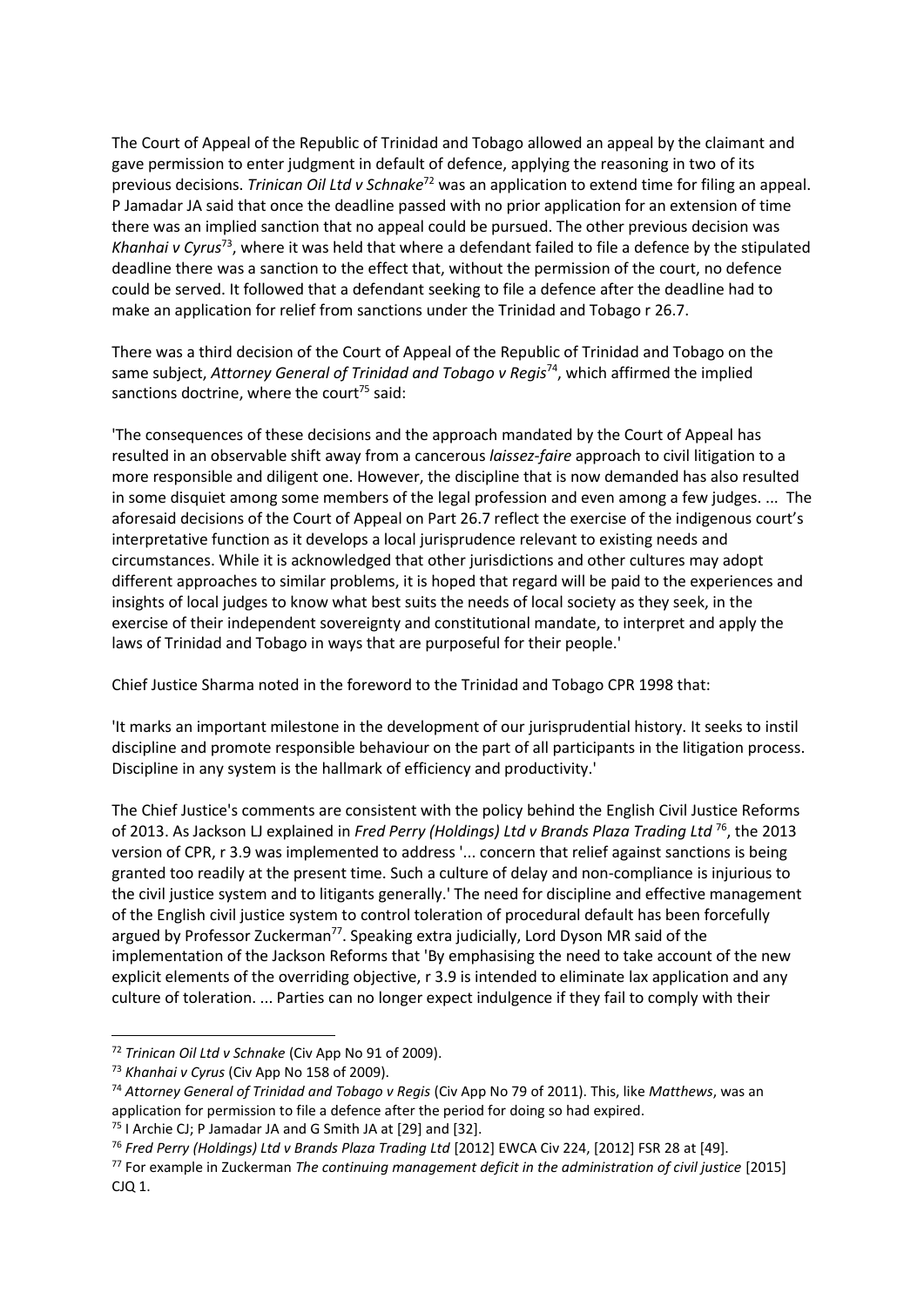procedural obligations. Those obligations not only serve the purpose of ensuring that they conduct the litigation proportionately in order to ensure their own costs are kept within proportionate bounds. But more importantly they serve the wider public interest of ensuring that other litigants can obtain justice efficiently and proportionately, and that the court enables them to do so.'<sup>78</sup>

While everyone agrees that it is important that litigation is conducted efficiently, expeditiously and at no more than proportionate cost, there are different theories on how to achieve this. The way the implied sanctions doctrine developed in Trinidad and Tobago resulted in the conclusion being drawn that once a deadline passed, a litigant was no longer allowed to take the relevant step, unless relief from sanctions was granted<sup>79</sup>. As explained by Lord Dyson<sup>80</sup>, the argument had 6 elements:

(a) in any case where a party needs or wishes to take procedural steps;

(b) and a mandatory time limit is prescribed by the rules for the taking of this step;

(c) if the time limit has expired without the party making an application for an extension of time for the taking of the step;

(d) then, unless a rule expressly otherwise states, the party is disabled from taking the relevant step; (e) being placed under that disability is an adverse consequence for that party which flows from that failure to observe the rule which prescribes the time limit; and

(f) the adverse consequence is a sanction within the meaning of Trinidad and Tobago rule 26.7 (the equivalent of the English r 3.9).

In short, Trinidad and Tobago CPR rr 26.6 and 26.7 were said to be designed to ensure compliance with all the time limits provided by the rules of court, practice directions and court orders<sup>81</sup>. This is effectively the argument raised by Professor Zuckerman<sup>82</sup>. It was rejected by Lord Dyson for three reasons.

First, the way that entering default judgment works is that once the time limited for filing a defence has expired the claimant is entitled to enter (or apply for permission to enter, depending on the circumstances) judgment in default. But, until the claimant does so, the defendant remains entitled to file a defence without permission. As Lord Dyson said, 'If the claimant does nothing or waives late service, the defence stands and no question of sanction arises.<sup>183</sup>

Secondly, Trinidad and Tobago CPR rr 26.6 and 26.7<sup>84</sup> have to be read together. Rule 26.7 provides for applications for relief from any sanction *imposed*<sup>85</sup> for a failure to comply inter alia with any rule. When read together with r 26.6(2), which says that where a party has failed inter alia to comply with any rule any sanction for non-compliance *imposed* by the rule has effect unless the party in default applies for and obtains relief from the sanction, the Board concluded that this is aiming at rules, practice directions and orders which themselves impose or specify the consequences of a failure to comply. Examples mentioned by Lord Dyson were failing to serve witness statements<sup>86</sup>, failure to

<sup>78</sup> Lord Dyson *The Application of the Amendments to the Civil Procedure Rules* [2014] CLQ 124 at 130, 131. This was originally delivered as the 18th Implementation Lecture relating to the Jackson Reforms (Judicial College, 22 March 2013).

<sup>79</sup> *Attorney-General of Trinidad & Tobago v Matthews* [2011] UKPC 38 at [13].

<sup>80</sup> *Attorney-General of Trinidad & Tobago v Matthews* [2011] UKPC 38 at [12].

<sup>81</sup> *Attorney-General of Trinidad & Tobago v Matthews* [2011] UKPC 38 at [13].

<sup>82</sup> See FN 33.

<sup>83</sup> *Attorney-General of Trinidad & Tobago v Matthews* [2011] UKPC 38 at [14].

<sup>&</sup>lt;sup>84</sup> The equivalent provisions in England and Wales are CPR rr 3.8 and 3.9.

<sup>85</sup> Emphasis on this word is that of Lord Dyson, *Attorney-General of Trinidad & Tobago v Matthews* [2011] UKPC 38 at [15].

<sup>86</sup> Trinidad and Tobago CPR r 29.13(1); England and Wales CPR r 32.10.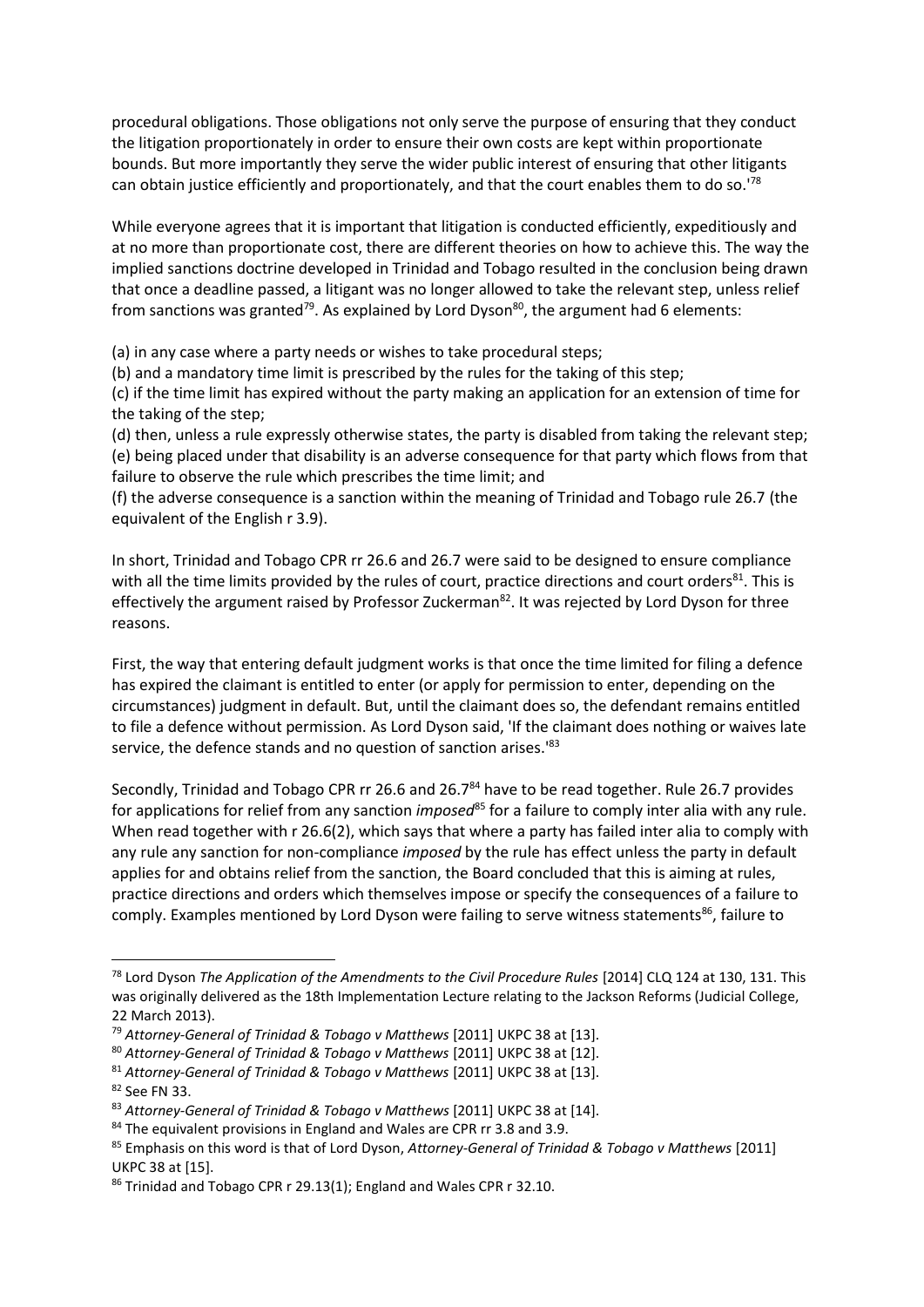disclose documents relied upon<sup>87</sup>, and failing to comply with directions to disclose experts' reports<sup>88</sup>. In each of these cases both the Trinidad and Tobago and the England and Wales versions of the CPR have express sanctions.

Where a rule says nothing about the consequences of breach, such as the rules on serving a defence, Lord Dyson commented that<sup>89</sup>: 'It is straining language to say that a sanction is imposed by the rules in such circumstances. At most, it can be said that, if the defendant fails to file a defence within the prescribed period and does not apply for an extension of time, he is at risk of a request by the claimant that judgment in default should be entered in his favour. That is not a sanction imposed by the rules. Sanctions imposed by the rules are consequences which the rules themselves explicitly specify and impose.'

Thirdly, the implied sanctions doctrine would have consequences that could not have been intended by the draftsman of the CPR. It would mean that on an application to set aside a default judgment the defendant would have to satisfy two tests: the one set out in CPR r 13.3, and also the criteria for relief from sanctions<sup>90</sup>. As Lord Dyson pointed out<sup>91</sup>, the criteria for these are quite different from each other, and '... [i]t cannot have been intended that a defendant who wishes to set aside a default judgment must satisfy the requirements of both rules.'

While commending the efforts of the Court of Appeal of the Republic of Trinidad and Tobago to end the culture of laissez faire, this was a case where the language of the rules admitted of only one interpretation, which had to be given effect. An application to set aside a default judgment or to extend the time for filing a defence is not an application for relief from sanctions. It follows that the Privy Council also ruled against the idea that CPR rr 3.8 and 3.9 govern all applications under the CPR.

#### **Resurgence of the Implied Sanctions Doctrine**

The obvious weakness in the Trinidad and Tobago cases is that decisions of the Privy Council are not binding in England and Wales. Confronted with the series of Court of Appeal decisions applying CPR r 3.9 by analogy on applications to extend time to appeal<sup>92</sup>, the courts in England and Wales have on a number of occasions felt constrained to apply the implied sanctions doctrine despite the decision in *Attorney-General of Trinidad & Tobago v Matthews*.

In *Altomart Ltd v Salford Estates (No 2) Ltd*<sup>93</sup> the Court of Appeal extended the use of CPR r 3.9 by analogy to an application for an extension of time to file a respondent's notice. While this is an

<sup>87</sup> Trinidad and Tobago CPR r 28.13(1); England and Wales CPR r 31.21.

<sup>88</sup> Trinidad and Tobago CPR r 33.12(1); England and Wales CPR r 35.13.

<sup>89</sup> *Attorney-General of Trinidad & Tobago v Matthews* [2011] UKPC 38 at [16].

<sup>90</sup> *Attorney-General of Trinidad & Tobago v Matthews* [2011] UKPC 38 at [17].

<sup>91</sup> *Attorney-General of Trinidad & Tobago v Matthews* [2011] UKPC 38 at [17] and [18]. The differences are even more marked following the decision in *Global Torch Ltd v Apex Global Management Ltd (No 2)* [2014] UKSC 64, [2014] 1 WLR 4495. In an application to set aside a default judgment the most important factor is the strength of the defence. An application can only be successful if the defendant has at least a real prospect of successfully defending the claim (CPR, r 13.3(1)(a)). *Global Torch Ltd v Apex Global Management Ltd (No 2)* decided that on an application under r 3.9 the merits one way or the other are generally irrelevant, but could be taken into account if the defaulting party has such a strong case that they would be entitled to summary judgment (per Lord Neuberger of Abbotsbury JSC at [29]). This is the opposite of the merits test under r 13.3. Under r 13.3 all the defendant has to show is a real prospect of success on the defence. A defendant seeking to make an argument on the merits under r 3.9 would have to show that the claimant had no real prospect of success on the claim (r 24.2(a)).

<sup>92</sup> See FN 57 to FN 60.

<sup>93</sup> *Altomart Ltd v Salford Estates (No 2) Ltd* [2014] EWCA Civ 1408.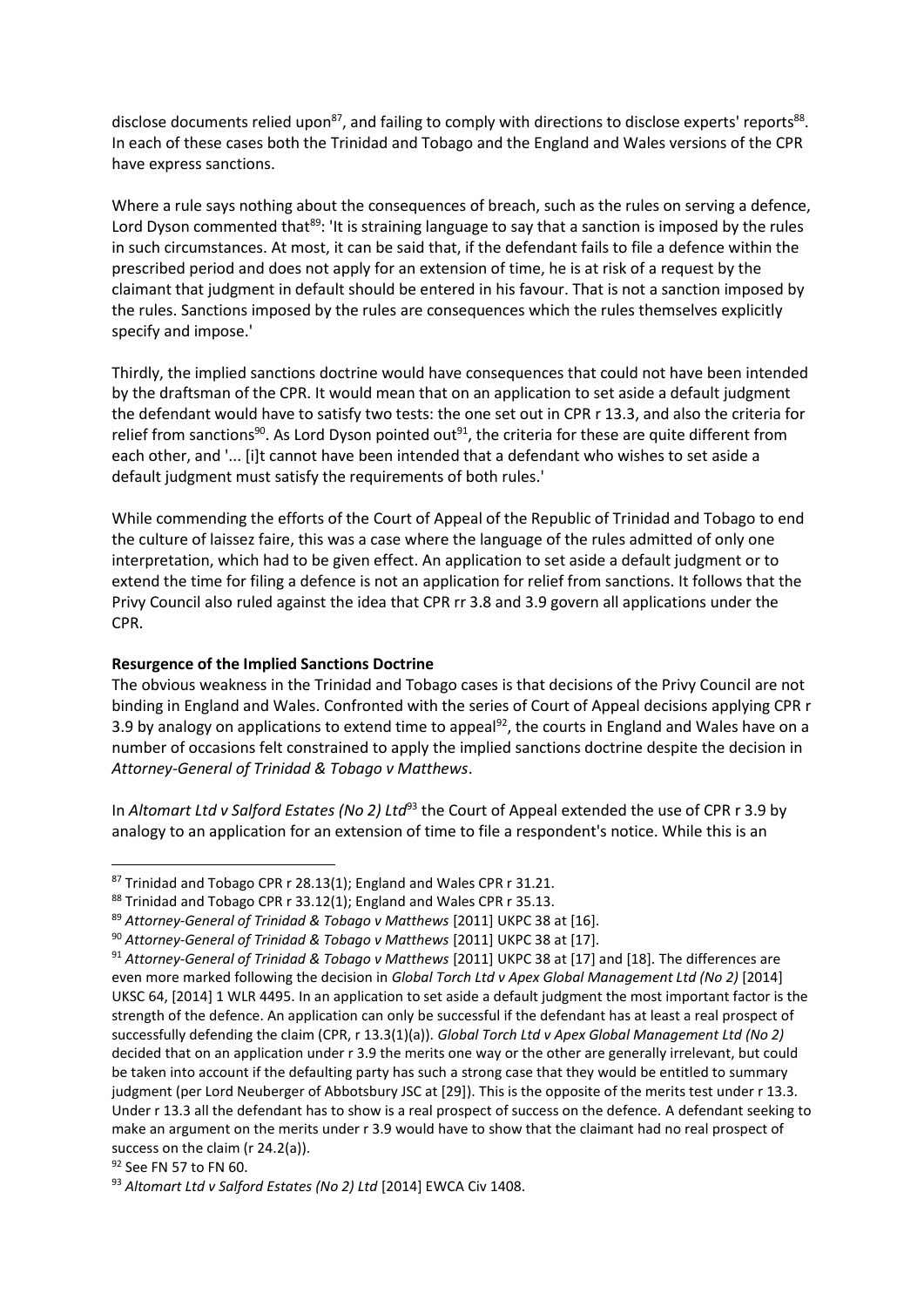extension on the previous authorities, it is wholly consistent with the policy behind the authorities on failing to comply with the time limit for filing an appellant's notice. Moore-Bick LJ agreed with the second reason given by Lord Dyson in *Attorney-General of Trinidad & Tobago v Matthews* that the language of the English CPR rr 3.8 and 3.9 is absolutely clear that r 3.9 only applies to cases where the sanction is imposed by the self-same rule, practice direction or court order that has been breached<sup>94</sup>. However, referring to a number of cases<sup>95</sup>, Moore-Bick LJ concluded that it is now established that an application for permission to appeal out of time is analogous to an application under r 3.9, and therefore has to be decided in accordance with the same principles<sup>96</sup>. A respondent applying for an extension of time for filing a respondent's notice is subject to a similar implied sanction in being prevented from pursuing the merits of the case it wishes to pursue on the appeal if the extension is not granted, so the same principle applies to these applications<sup>97</sup>. This was followed by the Court of Appeal in *R (Hysaj) v Secretary of State for the Home Department*<sup>98</sup> where a direct challenge to the implied sanctions doctrine, relying on *Attorney-General of Trinidad & Tobago v Matthews*, was made without success.

On the face of it this seems uncontroversial. However, the check-list of 9 factors in the original r 3.9 was replaced with effect from 1 April 2013 with the current r 3.9 which stipulates that on an application for relief from sanctions the court must consider all the circumstances of the case so as to enable it to deal justly with the application, and includes only two factors which must be given particular consideration. As Professor Zuckerman has pointed out, the current r 3.9 says little that is not already in the overriding objective in r 1.1, or which any court has always done, namely to enforce its own orders<sup>99</sup>. Although the r 3.9 check-list has now gone, cases adopting the implied sanctions doctrine decided in the period 2013-14 have applied the guidelines in *Mitchell v News*  Group Newspapers Ltd<sup>100</sup>, and those decided after 4 July 2014 apply Denton v TH White Ltd<sup>101</sup>.

What the post-Jackson Reforms implied sanctions doctrine cases do is to metamorphose the *Sayers v Clarke Walker* approach from its origins in making use of a check-list prescribed by the CPR into one where it is a set of judge-made guidelines that are applied by analogy. This may be thought to be exactly the mischief that Brooke LJ was attempting to avoid in *Sayers v Clarke Walker<sup>102</sup>* . A slightly more sophisticated interpretation of *Sayers v Clarke Walker* was given by Moore-Bick LJ in *R (Hysaj)*  v Secretary of State for the Home Department<sup>103</sup>. Rather than merely applying the r 3.9 check-list by analogy, what *Sayers v Clarke Walker* did was to require judges on applications to extend the time for appealing to consider the check-list of factors in r 3.9 as it then stood in order to promote consistency of approach. As it is consistency of approach that is the goal, it is perfectly legitimate for that approach to change from time-to-time as and when r 3.9 is amended, and as and when the guidance on r 3.9 changes.

*Mid-East Sales Ltd v United Engineering and Trading Company (PVT)*<sup>104</sup> is a rather inconclusive authority. It discusses *Sayers v Clarke Walker* and *Attorney-General of Trinidad & Tobago v* 

- <sup>99</sup> Zuckerman *The revised CPR 3.9: a coded message demanding articulation* [2013] CJQ 123.
- <sup>100</sup> *Mitchell v News Group Newspapers Ltd* [2013] EWCA Civ 1537, [2014] 1 WLR 795.

<sup>94</sup> *Altomart Ltd* [2014] EWCA Civ 1408 at [10].

<sup>95</sup> In particular to another Court of Appeal decision in the series on extending time to appeal, *Baho v Meerza* [2014] EWCA Civ 669.

<sup>96</sup> *Altomart Ltd* [2014] EWCA Civ 1408 at [15].

<sup>97</sup> *Altomart Ltd* [2014] EWCA Civ 1408 at [16].

<sup>98</sup> *R (Hysaj) v Secretary of State for the Home Department* [2014] EWCA Civ 1633, see FN 10.

<sup>101</sup> *Denton v TH White Ltd* [2014] EWCA Civ 906, [2014] 1 WLR 3926.

<sup>102</sup> See FN 24.

<sup>103</sup> *R (Hysaj)* at [27].

<sup>104</sup> *Mid-East Sales Ltd v United Engineering and Trading Company (PVT)* [2014] EWHC 1457 (Comm).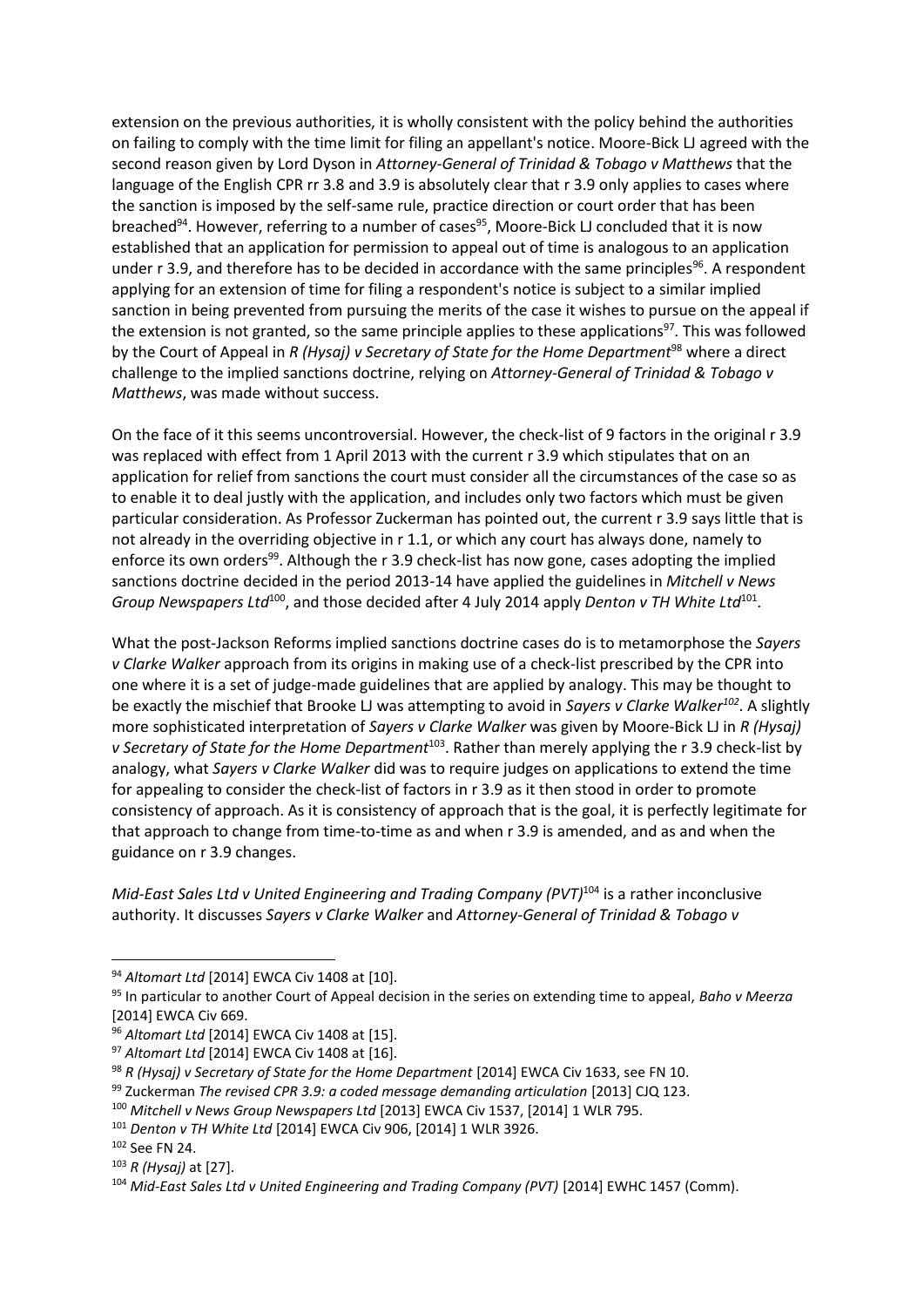*Matthews* in the context of an application to set aside an order for service outside the jurisdiction, but ultimately the judge held that there was an express sanction in the form of a default judgment.

In two first instance cases<sup>105</sup> the implied sanctions doctrine has been applied in applications to extend time for filing particulars of claim. *Raayan Al Iraq Co Ltd v Trans Victory Marine Inc* was one of the cases discussed by Lord Dyson MR in *Mitchell v News Group Newspapers Ltd* <sup>106</sup>. Commenting on this in *R (Hysaj) v Secretary of State for the Home Department*<sup>107</sup>, Moore-Bick LJ pointed out that there is no suggestion in *Mitchell v News Group Newspapers Ltd* that the judge had been wrong to regard the application as one for relief from a sanction, or at any rate sufficiently analogous to such an application to be determined applying the same principles. If this is correct, it opens up a wide range of problems. First, it re-opens the controversy over whether sanctions are punitive or regulatory. Secondly, it opens the door to the proposition that all process failures should be decided applying the r 3.9 guidance. Thirdly, if it is the case that some, but not all, process failures are sufficiently serious to merit the application of the r 3.9 guidance by analogy, it will be open season to satellite litigation covering the whole of civil procedure in considering whether different applications are sufficiently serious or are of the right kind to justify applying r 3.9 by analogy<sup>108</sup>. If the conclusion is that it depends on the seriousness of the breach in the circumstances of the individual case, it will add a layer of additional controversy to every application involving a discretionary indulgence from the court, which will add expense and delay to the whole civil justice system.

With the greatest respect to Lord Dyson MR, it is suggested that his Lordship's comments on *Raayan Al Iraq Co Ltd v Trans Victory Marine Inc* in *Mitchell v News Group Newspapers Ltd* are a rare instance when Homer nodded. Lord Dyson MR was concentrating in *Mitchell v News Group Newspapers Ltd* on the guidance desperately needed by the profession on the approach to applications for relief from sanctions. It is entirely understandable that his Lordship was not directing his mind to whether individual first instance cases raised the (at that time) nascent implied sanctions doctrine. That this is almost certainly the case is supported by Lord Dyson MR's closing remarks on the general principles governing applications for relief from sanctions in *Denton v TH White Ltd*<sup>109</sup>:

'Judges should also have in mind, when making directions, where the Rules provide for automatic sanctions in the case of default. Likewise, the parties should be aware of these consequences when they are agreeing directions. "Unless" orders should be reserved for situations in which they are truly required: there are usually so as to enable the litigation to proceed efficiently and at proportionate cost.'

These comments are part of Lord Dyson MR's description of the compact between the courts and litigants. Courts will lay down reasonable directions, and parties will comply with those directions. In

<sup>105</sup> *Raayan Al Iraq Co Ltd v Trans Victory Marine Inc* [2013] EWHC 2696 (Comm), [2013] Costs LR 911 and *Associated Electrical Industries Ltd v Alstom UK* [2014] 430 (Comm).

<sup>106</sup> *Mitchell* [2013] EWCA Civ 1537 at [49].

<sup>107</sup> *R (Hysaj)* at [31].

<sup>&</sup>lt;sup>108</sup> For example, should the implied sanctions doctrine apply to applications for permission to amend? On the face of it, it may seem that there is no implied sanction, unlike the cases on extending time to appeal. But the situation could be analysed by saying that if permission to amend is refused, the applicant faces the implied sanction of being unable to advance the case set out in the amended statement of case at trial. This is almost identical reasoning to that employed by *Altomart Ltd v Salford Estates (No 2) Ltd* [2014] EWCA Civ 1408 to justify extending the implied sanctions doctrine to extensions of time for filing respondent's notices. Even more worrying would be whether the implied sanctions doctrine should be applied where there is no default, such as applications for permission to use expert evidence under CPR, r 35.1. It could be said there is an implied sanction in such a case in that if permission is refused the applicant cannot rely on expert evidence. The danger is that the implied sanctions doctrine could spread to the whole of civil litigation. <sup>109</sup> *Denton* [2014] EWCA Civ 906 at [44].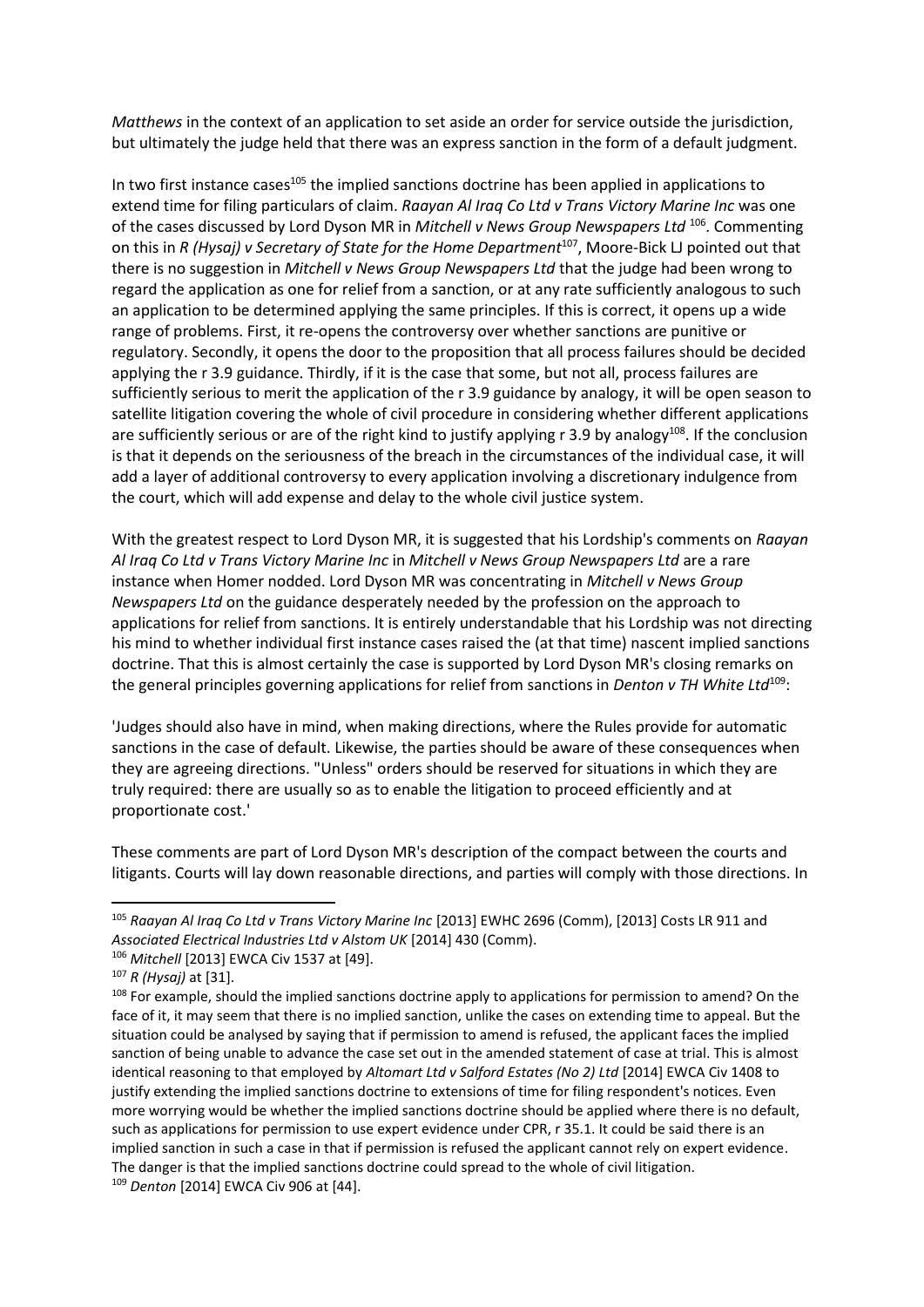doing so, Lord Dyson MR identifies the two categories where there are express sanctions as those where special care is needed when directions are made. If Lord Dyson MR thought the implied sanctions doctrine has a general application, this guidance would not have been necessary (and in fact would be entirely misleading).

*Raayan Al Iraq Co Ltd v Trans Victory Marine Inc* is in any event contrary to previous Court of Appeal authority. *Robert v Momentum Services Ltd*, which was a case on extending time for service of the particulars of claim, has already been discussed<sup>110</sup>. Totty v Snowden decided that applications to extend the time for service of particulars of claim are not governed by the principles in r 7.6, but are ordinary applications to extend time governed by  $r \cdot 3.1(2)(a)$  and the overriding objective<sup>111</sup>. The better view is that the decisions that the implied sanctions doctrine applies to applications to extend time for service of the particulars of claim are wrong.

#### **Conclusion**

Left unbridled, the implied sanctions doctrine has the potential to create havoc in the civil justice system. It has the potential to cause uncertainty over the status of court orders across the whole of civil litigation. If allowed to take root, it will add to the cost and complexity of applications to extend time, possibly in all such applications. Apart from the additional raft of principles generated by the doctrine itself, if it is applied, it also has the effect, as recognised by Lord Dyson MR in *Attorney-*General of Trinidad & Tobago v Matthews<sup>112</sup>, on occasion to require consideration of two sets of principles, such as those relating to setting aside default judgments in r 13.3 and those relating to relief from sanctions in r 3.9, in what would otherwise be reasonably straightforward applications. None of this is at all attractive, and is completely contrary to the overriding objective of dealing with cases justly and at proportionate cost.

Despite the brave attempt by Lord Dyson to kill off the implied sanctions doctrine, it has refused to succumb. In the leading case on the implied sanctions doctrine<sup>113</sup>, Moore-Bick LJ agreed with much of what was said by Lord Dyson in *Attorney-General of Trinidad & Tobago v Matthews*, and even said that if the area had been free from authority he would have been attracted by the submission that Sayers v Clarke Walker had been misunderstood and misapplied<sup>114</sup>. As recognised by Moore-Bick LJ in *R (Hysaj) v Secretary of State for the Home Department* the doctrine has become established in relation to extending time in appeals. While his Lordship refers to cases on extending time for serving particulars of claim and one or two other areas in his judgment in that case, what his Lordship actually said was:

'I think the approach to be taken to applications of the kind now under consideration is now too well-established to be overturned.'

These were applications to extend time in appeals. Therefore, the *ratio* of *R (Hysaj) v Secretary of State for the Home Department* is limited to extensions of time in appeals, and is to the effect that on such applications the court must apply, by analogy, the guidance given by the Court of Appeal for dealing with applications for relief from sanctions under r 3.9. This has been extended to applications to extend time for filing respondents' notices by *Altomart Ltd v Salford Estates (No 2)* 

<sup>110</sup> See FN 38.

<sup>111</sup> *Totty v Snowden* [2001] EWCA Civ 1384, [2002] 1 WLR 1384, especially at [46]; *Robert v Momentum Services Ltd* [2003] EWCA Civ 299, [2003] 1 WLR 1577.

<sup>112</sup> *Attorney-General of Trinidad & Tobago v Matthews* [2011] UKPC 38 at [18].

<sup>113</sup> *R (Hysaj) v Secretary of State for the Home Department* [2014] EWCA Civ 1633.

<sup>114</sup> *R (Hysaj)* [2014] EWCA Civ 1633 at [36]. A reference no doubt to Lord Dyson MR's comment in *Denton* [2014] EWCA Civ 906 at [3].